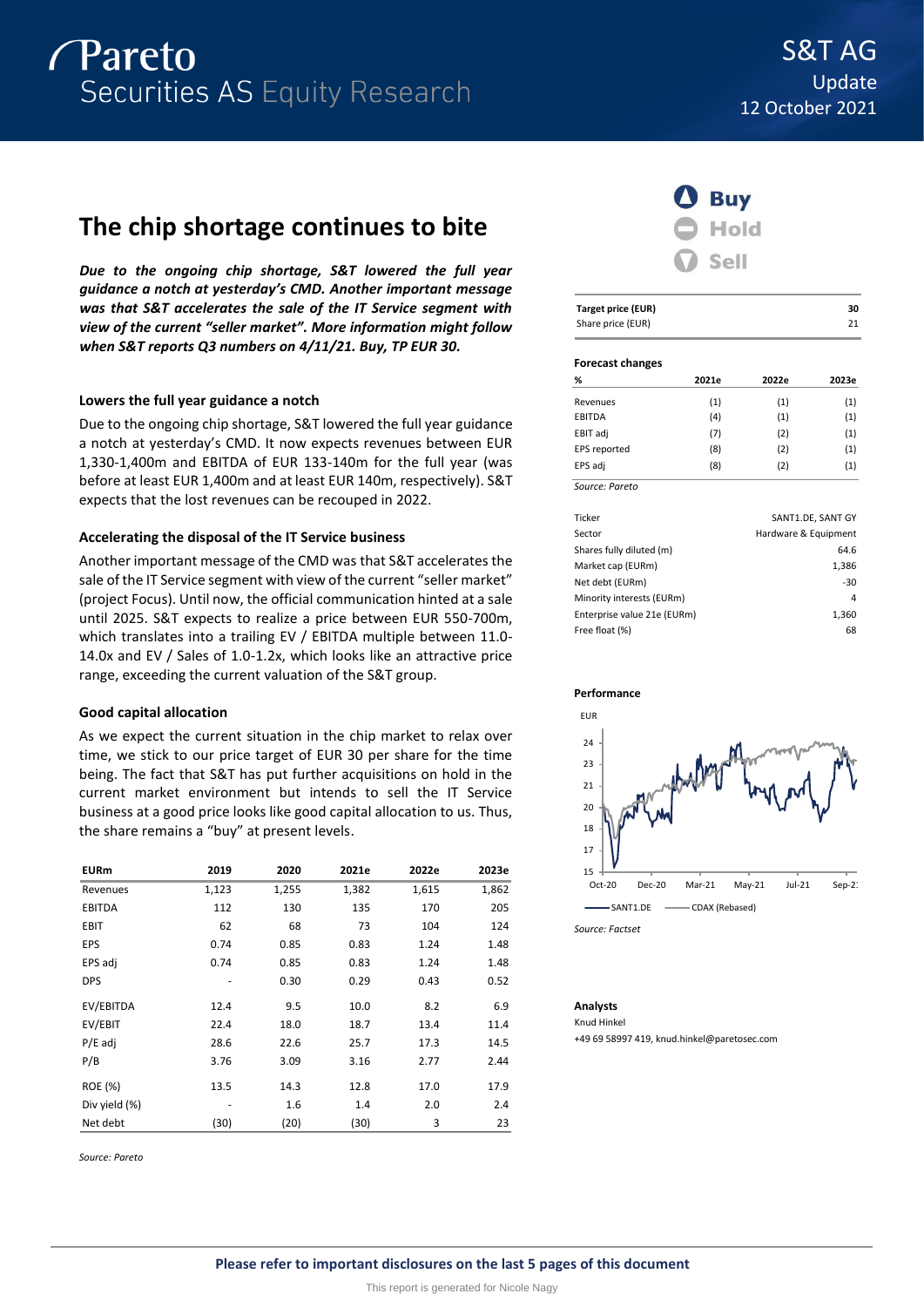# **Insights from yesterday's CMD**

The CEO Mr Niederhauser made clear that the strong order intake visible in H1 continued in Q3. However, the global chip shortage continued to prevail and the order volume that could not be fulfilled by S&T increased to EUR 70m after EUR 38m in H1. Less than 50% of ordered chips are currently allocated to S&T. As a result, S&T lowered its 2021 guidance a notch and now expects revenues between EUR 1,330-1,400m and EBITDA of EUR 133-140m for the full year (was before at least EUR 1,400m and at least EUR 140m, respectively). S&T expects that these revenues can be recouped in 2022.

The crisis does not affect newer and expensive chips but rather the less sophistic ones. Although chip producers increased capacity by 11-17% in 2021 globally, demand still exceeds supply. S&T expects the tightness to loosen in 2022 but believes the high prices for some products might be there to stay. S&T reacts to the crisis by redesigning products but also by increasing inventories. As a consequence, the working capital will increase in 2021 but the mid-term goal of a working capital intensity of less than 12% of revenues remains in place.

Another important message of the CMD was that S&T accelerates the sale of the IT Service segment with view of the current "seller market" (project Focus). Until now, the official communication hinted at a sale until 2025. S&T expects to realize a price between EUR 550-700m, which translates into a trailing EV / EBITDA multiple between 11.0-14.0x and EV / Sales of 1.0-1.2x, which looks like an attractive price range, exceeding the current valuation of the S&T group. Most of the proceeds will be used to finance acquisitions for the then remaining business IoT, the residual part of c. EUR 200m shall go into share buybacks. Interesting areas for acquisitions were said to be Security, Transportation and Smart Energy. In general, S&T looks for areas with a high value added and a high software content. Also, the acquisition of AI capabilities was said to be possible but here, S&T will continue to rely on internal developments, too. Regarding acquisitions, S&T seems to be willing to go for bigger tickets. At present, there are three potential targets with revenues over EUR 500m and four targets with more than EUR 100m revenues in the pipeline, and S&T is optimistic to close at least one of these deals in 2022. The focus on restructuring cases will remain in place, though. As a result of this new set-up, the mid-term financial targets of attached to the "agenda 2023", i.e., revenues of EUR 2bn and EBITDA of EUR 220m, have been postponed until 2025.

Beside these core messages, the CMD offered a few more bits and pieces. S&T gave an outlook on the expected evolution of the 5G market. 5G will enable lots of new IoT applications, according to S&T. Software for IoT applications will continue to be a focus of S&T and is supposed to grow from EUR 35m in 2020 to EUR 100m in 2023. S&T's ESG rating improved from B to BBB, potentially lowering future cost of debt financing. So far, it is unclear if the ESG rating will improve furthermore with the disposal of IT service. In line with the new strategy, S&T has divested the stake in Bass Systems, which has been acquired in 2019.

*Our take: Although the chip crisis weighs on profitability at the moment, we believe chances are there that it will be temporary in nature, and S&T might potentially make up for lost revenues in 2022. That is why we stick to our price target of EUR 30 per share for the time being. The fact that S&T has put further acquisitions on hold in the current market environment but intends to sell the IT Service business at a good price looks like good capital allocation to us. Thus, the share remains a "buy" at present levels for us. Our new forecast can be found below:*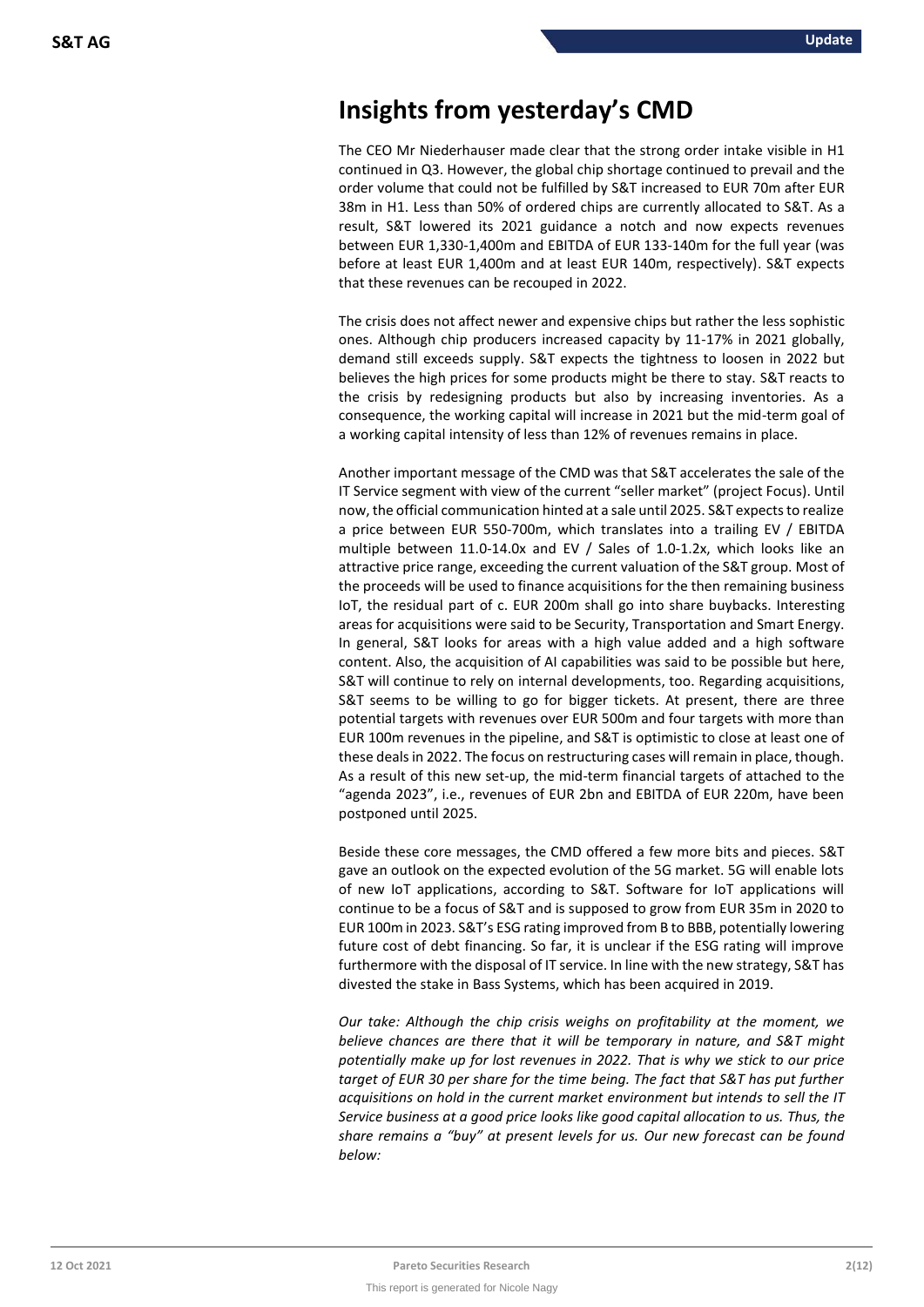# **Exhibit 1: Updated forecast**

| <b>Profit &amp; Loss</b> | 2014  | 2015  | 2016    | 2017  | 2018  | 2019  | 2020  | 2021e   | 2022e | 2023e | 2024e |
|--------------------------|-------|-------|---------|-------|-------|-------|-------|---------|-------|-------|-------|
|                          |       |       |         |       |       |       |       |         |       |       |       |
| Revenue                  | 386   | 468   | 504     | 882   | 991   | 1,123 | 1,255 | 1,382   | 1.615 | 1,862 | 2,074 |
| % yoy                    | 14.1% | 21.4% | 7.6%    | 75.1% | 12.3% | 13.3% | 11.7% | 10.2%   | 16.9% | 15.3% | 11.4% |
| <b>EBITDA</b>            | 23    | 28    | 34      | 68    | 91    | 112   | 130   | 135     | 170   | 205   | 228   |
| % of sales               | 5.9%  | 6.1%  | 6.8%    | 7.7%  | 9.1%  | 9.9%  | 9.6%  | 9.8%    | 10.5% | 11.0% | 11.0% |
| <b>EBIT</b>              | 17    | 21    | 24      | 42    | 62    | 62    | 69    | 73      | 104   | 124   | 134   |
| % of sales               | 4.3%  | 4.4%  | 4.8%    | 4.7%  | 6.2%  | 5.5%  | 5.5%  | 5.3%    | 6.4%  | 6.7%  | 6.5%  |
| <b>Pretax Profit</b>     | 15    | 18    | 20      | 35    | 56    | 54    | 61    | 63      | 95    | 115   | 125   |
| % of sales               | 3.8%  | 3.9%  | 4.0%    | 4.0%  | 5.7%  | 4.8%  | 4.8%  | 4.6%    | 5.9%  | 6.2%  | 6.0%  |
| <b>Net Profit</b>        | 13    | 16    | 15      | 23    | 45    | 49    | 56    | 54      | 80    | 95    | 101   |
| % of sales               | 3.4%  | 3.4%  | 2.9%    | 2.6%  | 4.5%  | 4.4%  | 4.4%  | 3.9%    | 4.9%  | 5.1%  | 4.9%  |
| <b>EPS</b>               | 0.32  | 0.36  | 0.33    | 0.43  | 0.70  | 0.74  | 0.86  | 0.83    | 1.24  | 1.48  | 1.56  |
| % yoy                    | 5.8%  | 14.8% | $-8.9%$ | 30.8% | 61.3% | 6.4%  | 15.0% | $-2.5%$ | 48.1% | 19.4% | 5.9%  |
| <b>DPS</b>               | 0.07  | 0.08  | 0.10    | 0.13  | 0.16  | 0.00  | 0.30  | 0.29    | 0.43  | 0.52  | 0.55  |
| Payout ratio             | 22%   | 22%   | 30%     | 30%   | 23%   | 0%    | 35%   | 35%     | 35%   | 35%   | 35%   |

*Source: Pareto Securities Research*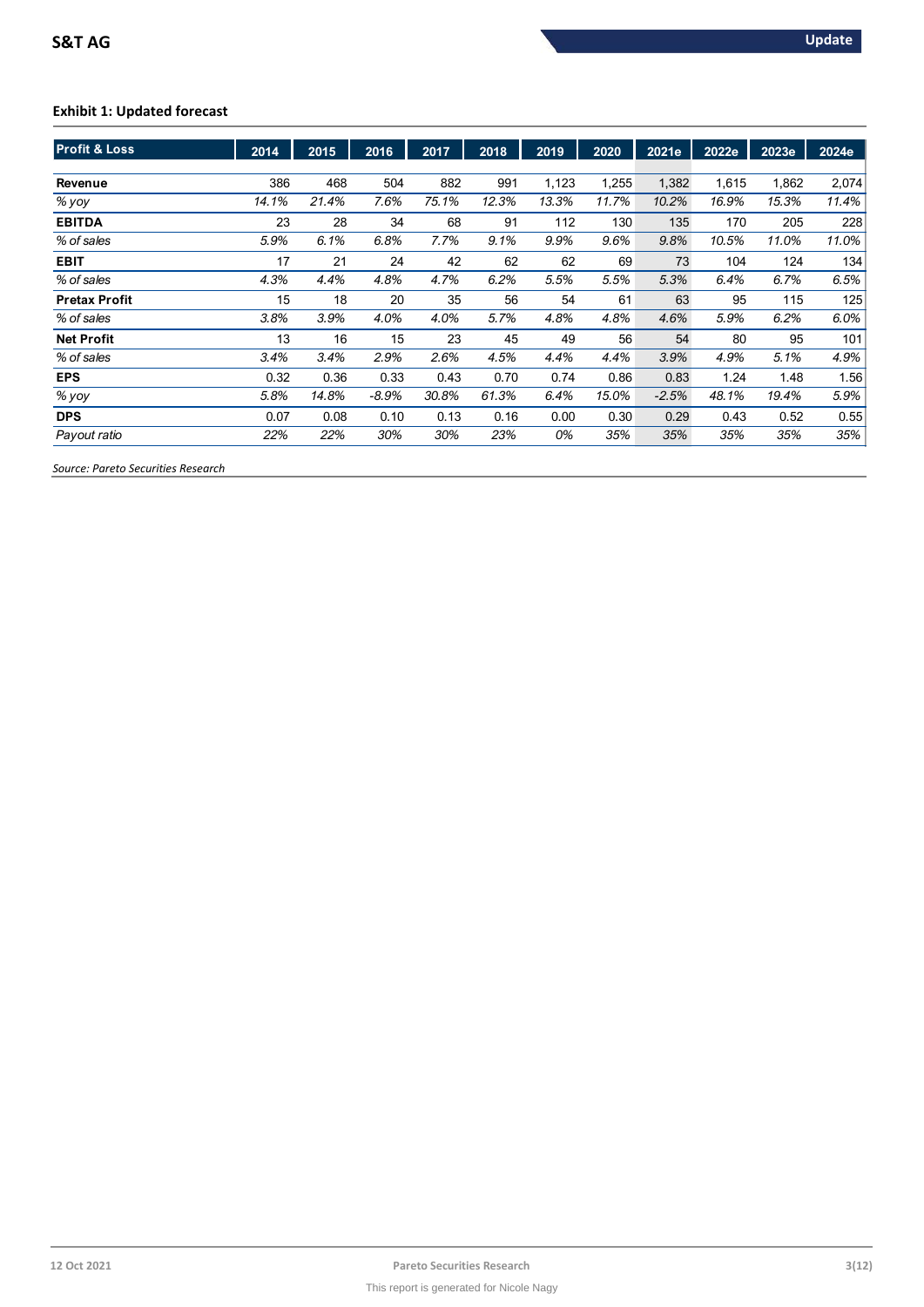# **Exhibit 2: DCF**

|                                    |       |          | <b>Phase I</b> |       |                       |       |       | <b>Phase II</b> |                     |       | <b>Phase III</b> |
|------------------------------------|-------|----------|----------------|-------|-----------------------|-------|-------|-----------------|---------------------|-------|------------------|
| EUR <sub>m</sub>                   | 2021e | 2022e    | 2023e          | 2024e | 2025e                 | 2026e | 2027e | 2028e           | 2029e               | 2030e |                  |
|                                    |       |          |                |       |                       |       |       |                 |                     |       |                  |
| <b>Revenues</b>                    | 1,382 | 1,615    | 1,862          | 2,074 | 2,198                 | 2,319 | 2,435 | 2,545           | 2,647               | 2,739 |                  |
| growth rate                        | 10%   | 17%      | 15%            | 11%   | 6%                    | 6%    | 5%    | 5%              | 4%                  | 4%    |                  |
| <b>EBITDA</b>                      | 135   | 170      | 205            | 228   | 242                   | 255   | 268   | 280             | 291                 | 301   |                  |
| EBITDA margin                      | 9.8%  | 10.5%    | 11.0%          | 11.0% | 11.0%                 | 11.0% | 11.0% | 11.0%           | 11.0%               | 11.0% |                  |
| Depr. & Amort. (FA)                | 42    | 41       | 53             | 63    | 68                    | 77    | 75    | 74              | 70                  | 65    |                  |
| % of sales                         | 3.0%  | 2.6%     | 2.8%           | 3.0%  | 3.1%                  | 3.3%  | 3.1%  | 2.9%            | 2.6%                | 2.4%  |                  |
| Depr. & Amort. (RoU)               | 21    | 24       | 28             | 31    | 33                    | 35    | 37    | 38              | 40                  | 41    |                  |
| % of sales                         | 1.5%  | 1.5%     | 1.5%           | 1.5%  | 1.5%                  | 1.5%  | 1.5%  | 1.5%            | 1.5%                | 1.5%  |                  |
| <b>EBIT</b>                        | 73    | 104      | 124            | 134   | 141                   | 144   | 156   | 168             | 182                 | 195   |                  |
| EBIT margin                        | 5.3%  | 6.4%     | 6.7%           | 6.5%  | 6.4%                  | 6.2%  | 6.4%  | 6.6%            | 6.9%                | 7.1%  |                  |
| Tax                                | (12)  | (18)     | (22)           | (27)  | (28)                  | (29)  | (31)  | (34)            | (36)                | (39)  |                  |
| Tax rate                           | 16%   | 17%      | 18%            | 20%   | 20%                   | 20%   | 20%   | 20%             | 20%                 | 20%   |                  |
| Capex                              | (33)  | (40)     | (47)           | (52)  | (55)                  | (58)  | (61)  | (64)            | (66)                | (68)  |                  |
| % of sales                         | 2.4%  | 2.5%     | 2.5%           | 2.5%  | 2.5%                  | 2.5%  | 2.5%  | 2.5%            | 2.5%                | 2.5%  |                  |
| <b>Acquisitions (ex NWC)</b>       | (7)   | (72)     | (72)           | (48)  | 0                     | 0     | 0     | 0               | 0                   | 0     |                  |
| % of sales                         | 0.5%  | 4.4%     | 3.8%           | 2.3%  | 0.0%                  | 1.3%  | 1.9%  | 2.2%            | 2.3%                | 8.5%  |                  |
| Change in WC & P                   | (25)  | (22)     | (22)           | (25)  | (15)                  | (16)  | (17)  | (17)            | (18)                | (19)  |                  |
| % of sales                         | 1.8%  | 1.4%     | 1.2%           | 1.2%  | 0.7%                  | 0.7%  | 0.7%  | 0.7%            | 0.7%                | 0.7%  |                  |
| <b>Free Cash Flow</b>              | 37    | (6)      | 15             | 45    | 111                   | 118   | 123   | 127             | 131                 | 134   | 2,937            |
| growth rate                        | nm    | nm       | nm             | nm    | nm                    | 6%    | 4%    | 4%              | 3%                  | 2%    | 3%               |
| <b>Present Value FCF</b>           | 37    | (6)      | 13             | 36    | 81                    | 80    | 77    | 74              | 71                  | 68    | 1,481            |
| <b>PV Phase I</b>                  |       | 160      |                |       | <b>Risk free rate</b> |       | 3.5%  |                 | Targ. equity ratio  |       | 85%              |
| <b>PV Phase II</b>                 |       | 371      |                |       | <b>Premium Equity</b> |       | 5.0%  |                 | <b>Beta</b>         |       | 1.0              |
| <b>PV Phase III</b>                |       | 1,481    |                |       | <b>Premium Debt</b>   |       | 0.5%  |                 | <b>WACC</b>         |       | 7.7%             |
| <b>Enterprise value</b>            |       | 2,012    |                |       | Sensitivity           |       |       |                 | Growth in phase III |       |                  |
| - Net debt (cash)                  |       | (20)     |                |       |                       |       | 2.0%  | 2.5%            | 3.0%                | 3.5%  | 4.0%             |
| - Pension provisions               |       | 10       |                |       |                       | 6.9%  | 30.4  | 33.1            | 36.6                | 41.0  | 46.9             |
| - Minorities & Peripherals         |       | 5        |                |       |                       | 7.3%  | 27.8  | 30.1            | 32.9                | 36.4  | 41.0             |
| - Leasing liabilities              |       | 69       |                |       | <b>WACC</b>           | 7.7%  | 30.4  | 27.5            | 29.8                | 32.7  | 36.3             |
| - Paid-out dividends for last FY   |       | 19       |                |       |                       | 8.1%  | 23.7  | 25.3            | 27.2                | 29.6  | 32.5             |
| +/- Other EV items                 |       | $\bf{0}$ |                |       |                       | 8.5%  | 22.0  | 23.4            | 25.0                | 27.0  | 29.4             |
| <b>Equity value</b>                |       | 1,928    |                |       |                       |       |       |                 |                     |       |                  |
| Number of shares (m)               |       | 64.6     |                |       |                       |       |       |                 |                     |       |                  |
| Value per share $(\epsilon)$       |       | 30.0     |                |       |                       |       |       |                 |                     |       |                  |
| Current Price (€)                  |       | 21.2     |                |       |                       |       |       |                 |                     |       |                  |
| Upside                             |       | 42%      |                |       |                       |       |       |                 |                     |       |                  |
| Courca: Darato Cacuritias Pasagrsh |       |          |                |       |                       |       |       |                 |                     |       |                  |

*Source: Pareto Securities Research*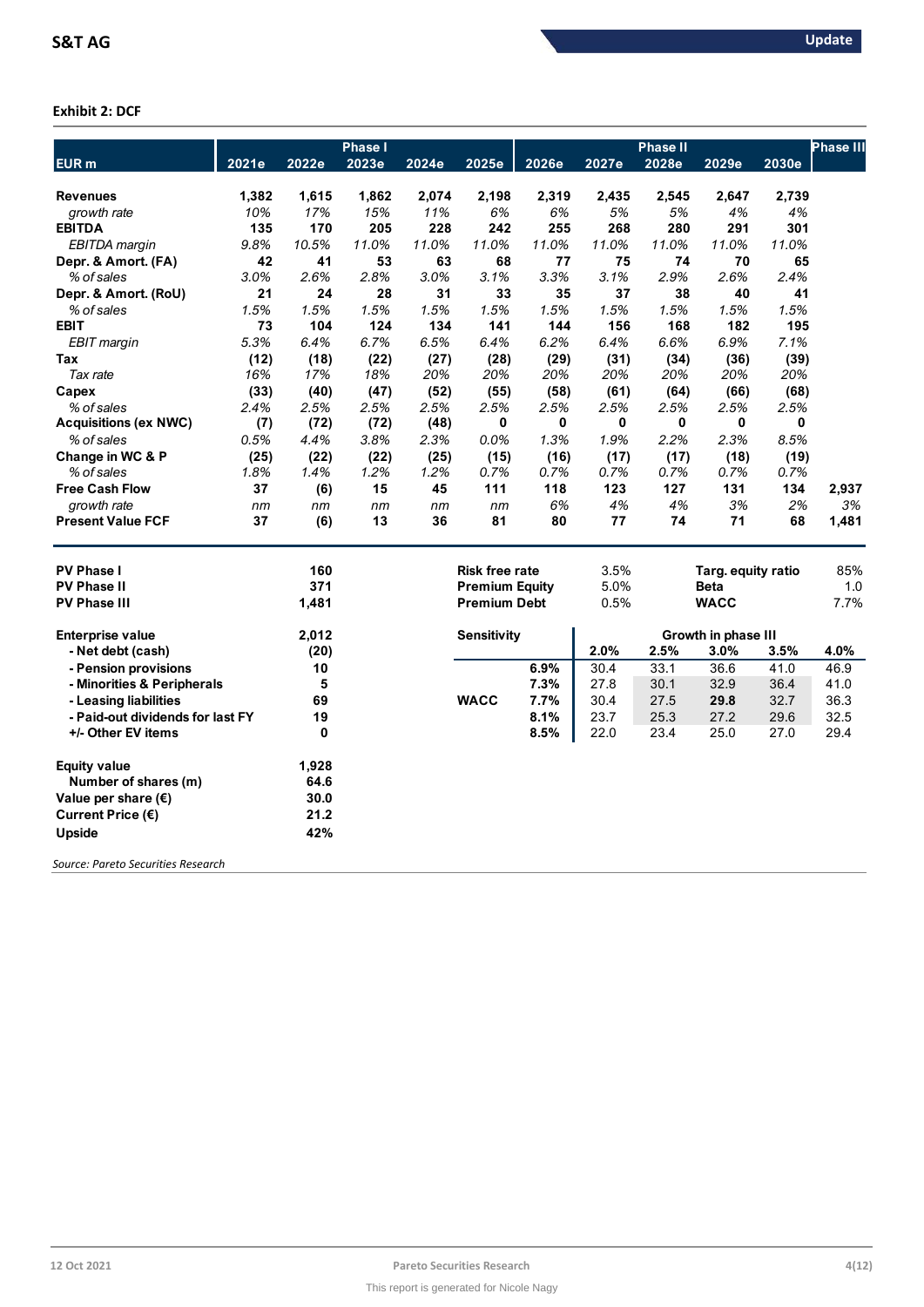# **Q3 preview**

| Exhibit 3: Q3 |  |  |
|---------------|--|--|
|---------------|--|--|

|                                    |             | Actual  | Pareto   |            |  |
|------------------------------------|-------------|---------|----------|------------|--|
| <b>S&amp;T AG</b>                  |             | Q3 2020 | Q3 2021e | yoy (%)    |  |
| <b>Revenues</b>                    | <b>EURm</b> | 298     | 322      | 8.1        |  |
|                                    | $\bullet$   |         |          |            |  |
| <b>Gross profit</b>                |             | 106.1   | 118.2    | 11.4       |  |
| margin                             |             | 35.6%   | 36.7%    | $111$ bps  |  |
|                                    |             |         |          |            |  |
| <b>EBITDA</b>                      | $\bullet$   | 31.8    | 31.2     | $-1.8$     |  |
| margin                             |             | 10.7%   | 9.7%     | $-97$ bps  |  |
|                                    |             |         |          |            |  |
| <b>EBIT</b>                        | <b>EURm</b> | 17.3    | 15.0     | $-13.1$    |  |
| margin                             | %           | 5.8%    | 4.7%     | $-114$ bps |  |
|                                    |             |         |          |            |  |
| Source: Pareto Securities Research |             |         |          |            |  |

After the "soft" profit warning given at the CMD, our expectations for Q3 are as follows: We expect again a significant portfolio effect of c. EUR 27m from the first-time consolidation of Citycomp and Iskratel, which is equivalent to 9% growth y/y. As these companies now have been consolidated for 12 months, there won't be any more substantial consolidation effects in the remainder of the year, if there are no "new" acquisitions.

Without the chip shortage, (FX-adjusted) organic growth could have been around 10%, in our view. However, due to the chip shortage, revenues of EUR 32m have been postponed in Q2, according in S&T. As a result, we expect no or only negligible organic growth in Q3. The significant currency headwind S&T experienced in the first half of the year should lessen in Q3 as the USD appreciated in the quarter and now trades at similar levels as in Q3 last year.

Regarding margins, we expect S&T to post similar levels as in H1, mainly because (1) the gross margin will be under pressure from the chip shortage and (2) the newly consolidated business will come with a below average profitability that should eat up potential efficiency gains realized in the existing business units.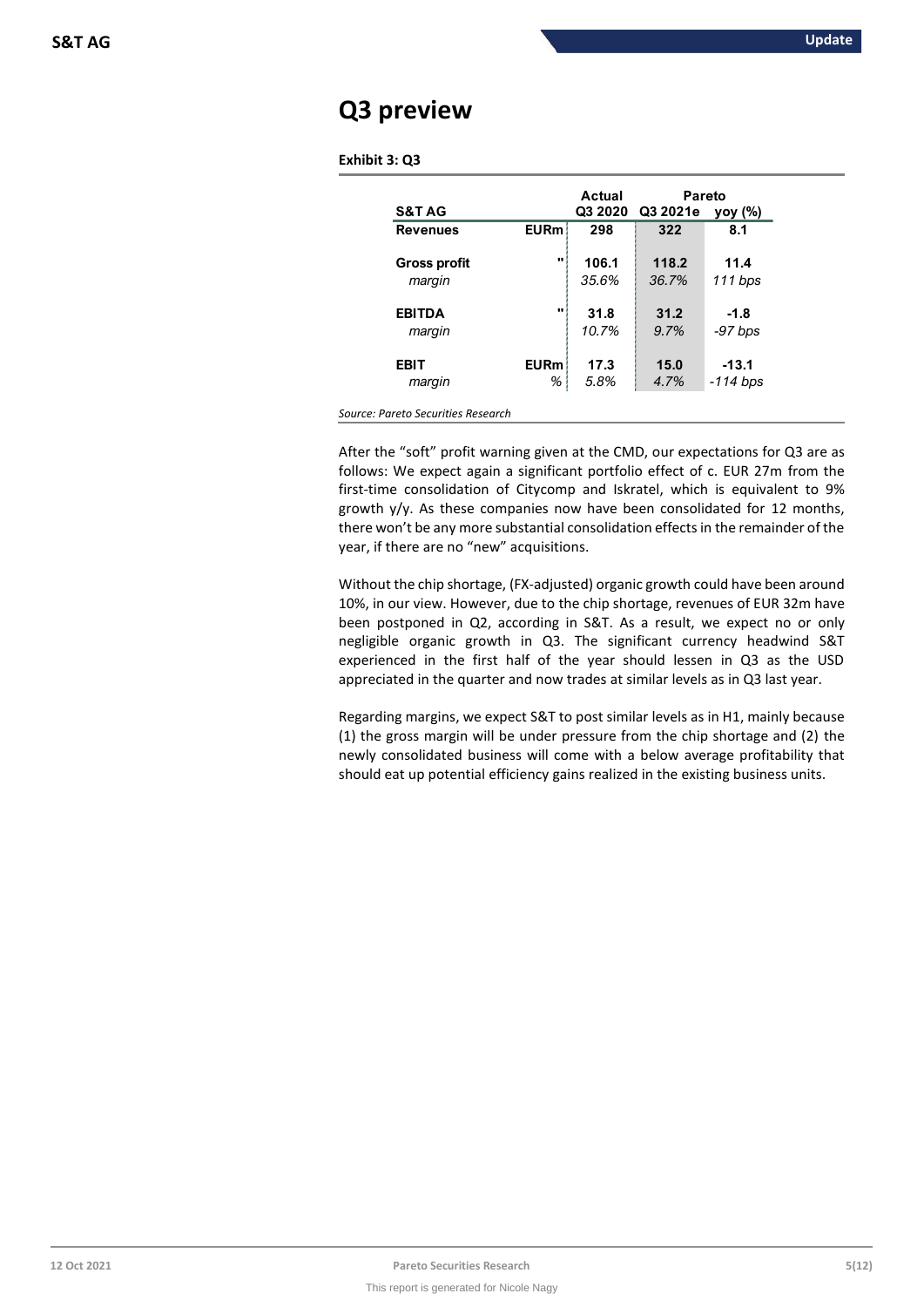# **Exhibit 4: Appendix - at a glance**

| <b>Business Units</b>                              | <b>IT Services</b>                                                                                                                                                                                                                                                                                                                                                                                                                                                                                                                                                                                                                                                                                                                |                                                                                                                                                                                                                                                                                  |                                                                                                                                                                                      | <b>IoT Solutions Europe</b>                                                                 |                                                                                                                                                                                                                                                                                                                                                                            |                                                                                    | <b>IoT Solutions America</b>                                                                       |                                                                           |  |
|----------------------------------------------------|-----------------------------------------------------------------------------------------------------------------------------------------------------------------------------------------------------------------------------------------------------------------------------------------------------------------------------------------------------------------------------------------------------------------------------------------------------------------------------------------------------------------------------------------------------------------------------------------------------------------------------------------------------------------------------------------------------------------------------------|----------------------------------------------------------------------------------------------------------------------------------------------------------------------------------------------------------------------------------------------------------------------------------|--------------------------------------------------------------------------------------------------------------------------------------------------------------------------------------|---------------------------------------------------------------------------------------------|----------------------------------------------------------------------------------------------------------------------------------------------------------------------------------------------------------------------------------------------------------------------------------------------------------------------------------------------------------------------------|------------------------------------------------------------------------------------|----------------------------------------------------------------------------------------------------|---------------------------------------------------------------------------|--|
|                                                    |                                                                                                                                                                                                                                                                                                                                                                                                                                                                                                                                                                                                                                                                                                                                   |                                                                                                                                                                                                                                                                                  |                                                                                                                                                                                      |                                                                                             |                                                                                                                                                                                                                                                                                                                                                                            |                                                                                    |                                                                                                    |                                                                           |  |
| Products/<br>applications                          | IT services to a broad range of enterprises. Managed<br>services. Operates according to the Plan - Build - Run<br>Principle. Plans to reduces share of hardware business.                                                                                                                                                                                                                                                                                                                                                                                                                                                                                                                                                         |                                                                                                                                                                                                                                                                                  | combining hardware, middleware and services.                                                                                                                                         | Solutions in the areas of loT and Industry 4.0,<br>Markets served are in Europe and Asia.   |                                                                                                                                                                                                                                                                                                                                                                            |                                                                                    | Embedded hardware and software solutions<br>focussing on aviation, transport and<br>communication. |                                                                           |  |
| <b>Customers</b>                                   | Small and mid-sized enterprises in DACH and Eastern<br>European region                                                                                                                                                                                                                                                                                                                                                                                                                                                                                                                                                                                                                                                            |                                                                                                                                                                                                                                                                                  | Industrial applications such as industrial automation,<br>medical technologies, infotainment, energy<br>industry, and public transportation. Core is the<br>former Kontron business. |                                                                                             |                                                                                                                                                                                                                                                                                                                                                                            | Communications and aviation customers                                              |                                                                                                    |                                                                           |  |
| Market share/<br>positioning                       | Below 1% in SANT's footprint                                                                                                                                                                                                                                                                                                                                                                                                                                                                                                                                                                                                                                                                                                      | Below 1% in SANT's footprint                                                                                                                                                                                                                                                     |                                                                                                                                                                                      |                                                                                             | Only reasonable data from SANT's prospectus<br>reveals market share for Advantech of 8%,<br>Siemens 6% and ADLINK of 3% in the European<br>Economic Area (EWR)                                                                                                                                                                                                             |                                                                                    |                                                                                                    |                                                                           |  |
| <b>Drivers</b>                                     | Connectivity of devices and increased need for<br>System-on-a-chip, enhanced software solutions and<br>secure platforms in M2M, smart metering and other<br>Outsourcing and cost cutting main drivers for GDP-like<br>niche but customized solutions in the automation,<br>growth for SANT in IT Services.<br>applications drive market growth and innovation in<br>infotainment, medical and transportation segments.<br>IoT.                                                                                                                                                                                                                                                                                                    |                                                                                                                                                                                                                                                                                  |                                                                                                                                                                                      |                                                                                             |                                                                                                                                                                                                                                                                                                                                                                            |                                                                                    |                                                                                                    |                                                                           |  |
| <b>Main competitors</b>                            | Check Point Software, Intel, FireEye, Imperva,<br>Secunet, Compugroup, Vitec Software AB<br>Bechtle, Cancom, HPE, IBM, Accenture, Adesso,<br>Smart Energy: Landis & Gyr, Schneider Electric,<br>Capgemini, Atos and other IT services companies<br>Siemens, Itron, IBM, Cisco, ABB                                                                                                                                                                                                                                                                                                                                                                                                                                                |                                                                                                                                                                                                                                                                                  |                                                                                                                                                                                      |                                                                                             |                                                                                                                                                                                                                                                                                                                                                                            |                                                                                    | Advantech, ADLINK, Siemens, Beckhoff and<br>Radisys                                                |                                                                           |  |
| <b>Entry barriers/</b><br>competitive<br>advantage | High personnel and R&D intensive business, especially in IT Services (personnel) and Embedded Systems (R&D/pre-financing). SANT has high economies of<br>scale/scope once embedded products are developed and software products included . SANT has a low cost base (c. 50% of workforce is located in low cost<br>Eastern European countries), highly outsourced production to Foxconn and Ennoconn in China and Canada respectively, a strong customer retention effort (e.g.<br>trying to become single source supplier for automotive, industrial, aerospace and energy sector), only embedded and smart metering supplier and services<br>provider with a strong Eastern European production footprint, strong IP portfolio. |                                                                                                                                                                                                                                                                                  |                                                                                                                                                                                      |                                                                                             |                                                                                                                                                                                                                                                                                                                                                                            |                                                                                    |                                                                                                    |                                                                           |  |
| <b>Strategy &amp;</b><br><b>Guidance</b>           | Strategy:<br>(I) Support growth by frequent acquisitions, esp. turnarounds at low multiples.<br>(II) Benefit from megatrends (increased device and machine connectivity, security/firewall<br>requirements, outsourcing)<br>(III) Increase the share of proprietary software in IoT solutions.<br>(IV) Cross-selling.<br>(V) Concentrate on embedded solutions (i.e.combine hard- and software.)                                                                                                                                                                                                                                                                                                                                  |                                                                                                                                                                                                                                                                                  |                                                                                                                                                                                      |                                                                                             | Revenues:<br>y/y<br><b>EBITDA</b><br>margin                                                                                                                                                                                                                                                                                                                                | <b>Guidance (10/2021)</b><br>EUR 1,330-1,400m<br>11.6%<br>EUR 133-140m<br>10.0%    | PASe<br>EUR 1382m<br>11.7%<br><b>EUR 135m</b><br>9.6%                                              | <b>Consensus</b><br>EUR 1411m<br>12.4%<br><b>EUR 140m</b><br>9.9%         |  |
| 2020                                               | Sales (EURm)<br>1255<br>y/y                                                                                                                                                                                                                                                                                                                                                                                                                                                                                                                                                                                                                                                                                                       | <b>EBITDA (EURm)</b><br>Margin                                                                                                                                                                                                                                                   | 130<br>10.4%                                                                                                                                                                         |                                                                                             | EBIT adj. (EURm)<br>Margin                                                                                                                                                                                                                                                                                                                                                 | 69<br>5.5%                                                                         | Sales 5Y hist. CAGR                                                                                | 22%                                                                       |  |
| <b>Sales &amp; EBIT</b><br><b>Split</b>            | Sales split by region<br>17%<br>26%<br>Germany<br>North America<br>Austria<br>■ RoW                                                                                                                                                                                                                                                                                                                                                                                                                                                                                                                                                                                                                                               | 10%<br>Eastern Europe & Russia                                                                                                                                                                                                                                                   | Sales split by division<br>11%<br>48%<br><b>■ IT Services</b><br>loT Solutions Europe<br>loT Solutions America                                                                       | 51%                                                                                         | <b>EBITDA split by division</b><br>11%<br>■ IT Services<br>loT Solutions Europe<br>loT Solutions America                                                                                                                                                                                                                                                                   | 2,000<br>9.1%<br>1,600<br>1,200<br>800<br>400<br>$\mathbf 0$<br>$20^{18}$<br>Group | Group financial<br>9.9% 10.4% 9.8%<br>1,382<br>.255<br>$20^{20}$<br>2022e                          | 10.5% 11.0%<br>12%<br>10%<br>6%<br>4%<br>2%<br>0%<br><b>EBITDA</b> margin |  |
| <b>Shareholder</b><br>structure &<br>management    | CEO<br><b>Hannes Niederhauser</b><br>CEO (since 2011)<br>• Hannes Niederhauser joined the<br>Graz University of Technology, the<br>which became the world's largest<br>provider in the field of embedded<br>computing.                                                                                                                                                                                                                                                                                                                                                                                                                                                                                                            | company in 2011 as CEO. Following his<br>studies in electrical engineering at the<br>Austrian-born manager worked as a<br>developer of microchips and in the<br>embedded computer segment. Prior he<br>has been the main shareholder and<br>CEO of Kontron AG from 1999 to 2007, | <b>CFO</b>                                                                                                                                                                           | <b>Richard Neuwirth</b><br>CFO (since 2013)<br>jurisprudence and business<br>company's CFO. | • Richard Neuwirth has degrees in<br>administration. He began his career as a<br>lawyer working for a Vienna-based firm.<br>He joined S&T in 2006, and has held a<br>variety of management positions at it,<br>with these including managing director<br>of S&T Bulgaria and country manager<br>and sales director of S&T Austria. As of<br>July 2013, Neuwirth became the | 68%<br>Free Float                                                                  | Shareholder structure<br>■ Ennoconn Corp. ■ AGI                                                    | 27%<br>5%                                                                 |  |
| # of employees<br>FY 2020                          |                                                                                                                                                                                                                                                                                                                                                                                                                                                                                                                                                                                                                                                                                                                                   |                                                                                                                                                                                                                                                                                  |                                                                                                                                                                                      | 6,067                                                                                       |                                                                                                                                                                                                                                                                                                                                                                            |                                                                                    |                                                                                                    |                                                                           |  |

*Source: Pareto Securities Research*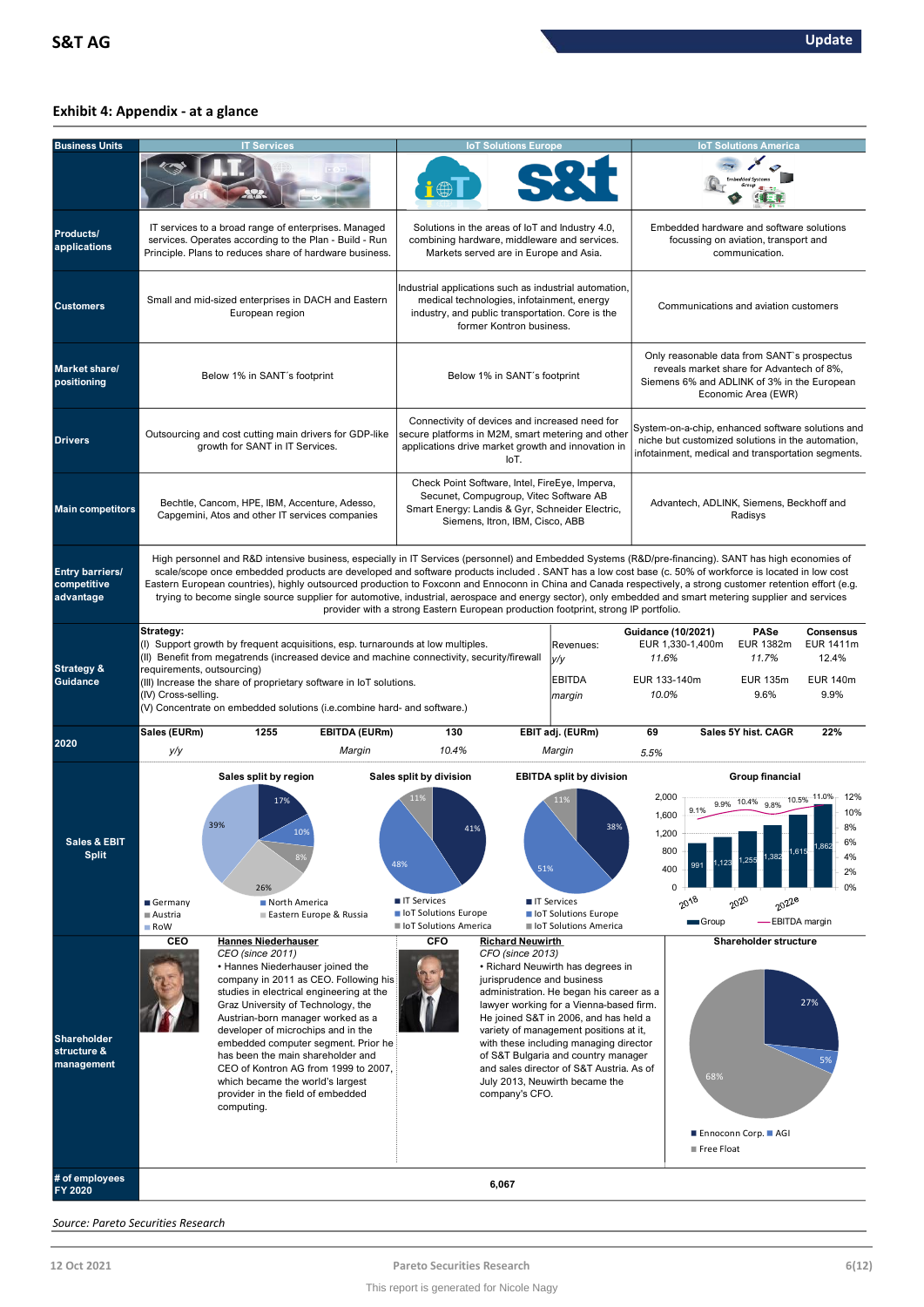# **S&T AG** Update

| 991<br>504<br>882<br>1,123<br>1,255<br>1,382<br>1,615<br>1,862<br><b>Revenues</b><br><b>EBITDA</b><br>34<br>68<br>91<br>112<br>130<br>135<br>205<br>170<br>(10)<br>(26)<br>(29)<br>(50)<br>(61)<br>(63)<br>(80)<br>Depreciation & amortisation<br>(65)<br>24<br>42<br>62<br>62<br>68<br>73<br>104<br>124<br>EBIT<br>(4)<br>(5)<br>(10)<br>(9)<br>(9)<br>Net interest<br>(6)<br>(8)<br>(8)<br>Other financial items<br>$\overline{a}$<br>$\blacksquare$<br>$\overline{\phantom{a}}$<br>$\blacksquare$<br>$\overline{a}$<br>÷,<br>95<br><b>Profit before taxes</b><br>20<br>35<br>56<br>54<br>61<br>63<br>115<br>0<br>(6)<br>(8)<br>(5)<br>(21)<br>(6)<br>(10)<br>(16)<br>Taxes<br>(6)<br>(7)<br>(3)<br>(0)<br>$1\,$<br>$\mathbf 1$<br>Minority interest<br>$\mathbf{1}$<br>1<br>15<br>95<br>23<br>45<br>49<br>56<br>54<br>80<br>Net profit<br>0.33<br>0.43<br>0.70<br>0.74<br>0.85<br>0.83<br>1.24<br>1.48<br>EPS reported<br>0.85<br>1.48<br>0.31<br>0.43<br>0.70<br>0.74<br>0.83<br>1.24<br><b>EPS adjusted</b><br>0.52<br><b>DPS</b><br>0.10<br>0.13<br>0.16<br>0.30<br>0.29<br>0.43<br>2016<br>2017<br>2018<br>2019<br>2020<br>2021e<br>2022e<br>2023e<br><b>BALANCE SHEET (EURm)</b><br>28<br>32<br>37<br>38<br>77<br>138<br>80<br>109<br>Tangible non current assets<br>184<br>195<br>273<br>392<br>403<br>436<br>474<br>511<br>Other non-current assets<br>331<br>361<br>366<br>481<br>541<br>594<br>644<br>Other current assets<br>483<br>Cash & equivalents<br>126<br>217<br>172<br>312<br>282<br>279<br>226<br>246<br><b>Total assets</b><br>669<br>805<br>848<br>1,226<br>1,247<br>1,333<br>1,423<br>1,519<br>385<br>409<br>443<br>503<br>569<br>Total equity<br>241<br>332<br>367<br>94<br>115<br>283<br>262<br>249<br>249<br>249<br>Interest-bearing non-current debt<br>113<br>Interest-bearing current debt<br>$\overline{a}$<br>$\overline{\phantom{m}}$<br>$\overline{\phantom{a}}$<br>Other Debt<br>356<br>332<br>366<br>549<br>565<br>631<br>661<br>690<br><b>Total liabilites &amp; equity</b><br>669<br>805<br>848<br>1,333<br>1,519<br>1,226<br>1,247<br>1,423<br>2016<br>2017<br>2018<br>2019<br>2020<br>2021e<br>2022e<br>2023e<br><b>CASH FLOW (EURm)</b><br>131<br>48<br>82<br>46<br>112<br>95<br>120<br>147<br>Cash earnings<br>(70)<br>29<br>(1)<br>(12)<br>2<br>(25)<br>(22)<br>(22)<br>Change in working capital<br>Cash flow from investments<br>(74)<br>(63)<br>(56)<br>(77)<br>(40)<br>(112)<br>(118)<br>(39)<br>Cash flow from financing<br>72<br>93<br>(21)<br>84<br>(66)<br>(32)<br>(19)<br>(28) |
|-------------------------------------------------------------------------------------------------------------------------------------------------------------------------------------------------------------------------------------------------------------------------------------------------------------------------------------------------------------------------------------------------------------------------------------------------------------------------------------------------------------------------------------------------------------------------------------------------------------------------------------------------------------------------------------------------------------------------------------------------------------------------------------------------------------------------------------------------------------------------------------------------------------------------------------------------------------------------------------------------------------------------------------------------------------------------------------------------------------------------------------------------------------------------------------------------------------------------------------------------------------------------------------------------------------------------------------------------------------------------------------------------------------------------------------------------------------------------------------------------------------------------------------------------------------------------------------------------------------------------------------------------------------------------------------------------------------------------------------------------------------------------------------------------------------------------------------------------------------------------------------------------------------------------------------------------------------------------------------------------------------------------------------------------------------------------------------------------------------------------------------------------------------------------------------------------------------------------------------------------------------------------------------------------------------------------------------------------------------------------------------------------------------------------------------------------------------------------------------------------------------------------------------|
|                                                                                                                                                                                                                                                                                                                                                                                                                                                                                                                                                                                                                                                                                                                                                                                                                                                                                                                                                                                                                                                                                                                                                                                                                                                                                                                                                                                                                                                                                                                                                                                                                                                                                                                                                                                                                                                                                                                                                                                                                                                                                                                                                                                                                                                                                                                                                                                                                                                                                                                                     |
|                                                                                                                                                                                                                                                                                                                                                                                                                                                                                                                                                                                                                                                                                                                                                                                                                                                                                                                                                                                                                                                                                                                                                                                                                                                                                                                                                                                                                                                                                                                                                                                                                                                                                                                                                                                                                                                                                                                                                                                                                                                                                                                                                                                                                                                                                                                                                                                                                                                                                                                                     |
|                                                                                                                                                                                                                                                                                                                                                                                                                                                                                                                                                                                                                                                                                                                                                                                                                                                                                                                                                                                                                                                                                                                                                                                                                                                                                                                                                                                                                                                                                                                                                                                                                                                                                                                                                                                                                                                                                                                                                                                                                                                                                                                                                                                                                                                                                                                                                                                                                                                                                                                                     |
|                                                                                                                                                                                                                                                                                                                                                                                                                                                                                                                                                                                                                                                                                                                                                                                                                                                                                                                                                                                                                                                                                                                                                                                                                                                                                                                                                                                                                                                                                                                                                                                                                                                                                                                                                                                                                                                                                                                                                                                                                                                                                                                                                                                                                                                                                                                                                                                                                                                                                                                                     |
|                                                                                                                                                                                                                                                                                                                                                                                                                                                                                                                                                                                                                                                                                                                                                                                                                                                                                                                                                                                                                                                                                                                                                                                                                                                                                                                                                                                                                                                                                                                                                                                                                                                                                                                                                                                                                                                                                                                                                                                                                                                                                                                                                                                                                                                                                                                                                                                                                                                                                                                                     |
|                                                                                                                                                                                                                                                                                                                                                                                                                                                                                                                                                                                                                                                                                                                                                                                                                                                                                                                                                                                                                                                                                                                                                                                                                                                                                                                                                                                                                                                                                                                                                                                                                                                                                                                                                                                                                                                                                                                                                                                                                                                                                                                                                                                                                                                                                                                                                                                                                                                                                                                                     |
|                                                                                                                                                                                                                                                                                                                                                                                                                                                                                                                                                                                                                                                                                                                                                                                                                                                                                                                                                                                                                                                                                                                                                                                                                                                                                                                                                                                                                                                                                                                                                                                                                                                                                                                                                                                                                                                                                                                                                                                                                                                                                                                                                                                                                                                                                                                                                                                                                                                                                                                                     |
|                                                                                                                                                                                                                                                                                                                                                                                                                                                                                                                                                                                                                                                                                                                                                                                                                                                                                                                                                                                                                                                                                                                                                                                                                                                                                                                                                                                                                                                                                                                                                                                                                                                                                                                                                                                                                                                                                                                                                                                                                                                                                                                                                                                                                                                                                                                                                                                                                                                                                                                                     |
|                                                                                                                                                                                                                                                                                                                                                                                                                                                                                                                                                                                                                                                                                                                                                                                                                                                                                                                                                                                                                                                                                                                                                                                                                                                                                                                                                                                                                                                                                                                                                                                                                                                                                                                                                                                                                                                                                                                                                                                                                                                                                                                                                                                                                                                                                                                                                                                                                                                                                                                                     |
|                                                                                                                                                                                                                                                                                                                                                                                                                                                                                                                                                                                                                                                                                                                                                                                                                                                                                                                                                                                                                                                                                                                                                                                                                                                                                                                                                                                                                                                                                                                                                                                                                                                                                                                                                                                                                                                                                                                                                                                                                                                                                                                                                                                                                                                                                                                                                                                                                                                                                                                                     |
|                                                                                                                                                                                                                                                                                                                                                                                                                                                                                                                                                                                                                                                                                                                                                                                                                                                                                                                                                                                                                                                                                                                                                                                                                                                                                                                                                                                                                                                                                                                                                                                                                                                                                                                                                                                                                                                                                                                                                                                                                                                                                                                                                                                                                                                                                                                                                                                                                                                                                                                                     |
|                                                                                                                                                                                                                                                                                                                                                                                                                                                                                                                                                                                                                                                                                                                                                                                                                                                                                                                                                                                                                                                                                                                                                                                                                                                                                                                                                                                                                                                                                                                                                                                                                                                                                                                                                                                                                                                                                                                                                                                                                                                                                                                                                                                                                                                                                                                                                                                                                                                                                                                                     |
|                                                                                                                                                                                                                                                                                                                                                                                                                                                                                                                                                                                                                                                                                                                                                                                                                                                                                                                                                                                                                                                                                                                                                                                                                                                                                                                                                                                                                                                                                                                                                                                                                                                                                                                                                                                                                                                                                                                                                                                                                                                                                                                                                                                                                                                                                                                                                                                                                                                                                                                                     |
|                                                                                                                                                                                                                                                                                                                                                                                                                                                                                                                                                                                                                                                                                                                                                                                                                                                                                                                                                                                                                                                                                                                                                                                                                                                                                                                                                                                                                                                                                                                                                                                                                                                                                                                                                                                                                                                                                                                                                                                                                                                                                                                                                                                                                                                                                                                                                                                                                                                                                                                                     |
|                                                                                                                                                                                                                                                                                                                                                                                                                                                                                                                                                                                                                                                                                                                                                                                                                                                                                                                                                                                                                                                                                                                                                                                                                                                                                                                                                                                                                                                                                                                                                                                                                                                                                                                                                                                                                                                                                                                                                                                                                                                                                                                                                                                                                                                                                                                                                                                                                                                                                                                                     |
|                                                                                                                                                                                                                                                                                                                                                                                                                                                                                                                                                                                                                                                                                                                                                                                                                                                                                                                                                                                                                                                                                                                                                                                                                                                                                                                                                                                                                                                                                                                                                                                                                                                                                                                                                                                                                                                                                                                                                                                                                                                                                                                                                                                                                                                                                                                                                                                                                                                                                                                                     |
|                                                                                                                                                                                                                                                                                                                                                                                                                                                                                                                                                                                                                                                                                                                                                                                                                                                                                                                                                                                                                                                                                                                                                                                                                                                                                                                                                                                                                                                                                                                                                                                                                                                                                                                                                                                                                                                                                                                                                                                                                                                                                                                                                                                                                                                                                                                                                                                                                                                                                                                                     |
|                                                                                                                                                                                                                                                                                                                                                                                                                                                                                                                                                                                                                                                                                                                                                                                                                                                                                                                                                                                                                                                                                                                                                                                                                                                                                                                                                                                                                                                                                                                                                                                                                                                                                                                                                                                                                                                                                                                                                                                                                                                                                                                                                                                                                                                                                                                                                                                                                                                                                                                                     |
|                                                                                                                                                                                                                                                                                                                                                                                                                                                                                                                                                                                                                                                                                                                                                                                                                                                                                                                                                                                                                                                                                                                                                                                                                                                                                                                                                                                                                                                                                                                                                                                                                                                                                                                                                                                                                                                                                                                                                                                                                                                                                                                                                                                                                                                                                                                                                                                                                                                                                                                                     |
|                                                                                                                                                                                                                                                                                                                                                                                                                                                                                                                                                                                                                                                                                                                                                                                                                                                                                                                                                                                                                                                                                                                                                                                                                                                                                                                                                                                                                                                                                                                                                                                                                                                                                                                                                                                                                                                                                                                                                                                                                                                                                                                                                                                                                                                                                                                                                                                                                                                                                                                                     |
|                                                                                                                                                                                                                                                                                                                                                                                                                                                                                                                                                                                                                                                                                                                                                                                                                                                                                                                                                                                                                                                                                                                                                                                                                                                                                                                                                                                                                                                                                                                                                                                                                                                                                                                                                                                                                                                                                                                                                                                                                                                                                                                                                                                                                                                                                                                                                                                                                                                                                                                                     |
|                                                                                                                                                                                                                                                                                                                                                                                                                                                                                                                                                                                                                                                                                                                                                                                                                                                                                                                                                                                                                                                                                                                                                                                                                                                                                                                                                                                                                                                                                                                                                                                                                                                                                                                                                                                                                                                                                                                                                                                                                                                                                                                                                                                                                                                                                                                                                                                                                                                                                                                                     |
|                                                                                                                                                                                                                                                                                                                                                                                                                                                                                                                                                                                                                                                                                                                                                                                                                                                                                                                                                                                                                                                                                                                                                                                                                                                                                                                                                                                                                                                                                                                                                                                                                                                                                                                                                                                                                                                                                                                                                                                                                                                                                                                                                                                                                                                                                                                                                                                                                                                                                                                                     |
|                                                                                                                                                                                                                                                                                                                                                                                                                                                                                                                                                                                                                                                                                                                                                                                                                                                                                                                                                                                                                                                                                                                                                                                                                                                                                                                                                                                                                                                                                                                                                                                                                                                                                                                                                                                                                                                                                                                                                                                                                                                                                                                                                                                                                                                                                                                                                                                                                                                                                                                                     |
|                                                                                                                                                                                                                                                                                                                                                                                                                                                                                                                                                                                                                                                                                                                                                                                                                                                                                                                                                                                                                                                                                                                                                                                                                                                                                                                                                                                                                                                                                                                                                                                                                                                                                                                                                                                                                                                                                                                                                                                                                                                                                                                                                                                                                                                                                                                                                                                                                                                                                                                                     |
|                                                                                                                                                                                                                                                                                                                                                                                                                                                                                                                                                                                                                                                                                                                                                                                                                                                                                                                                                                                                                                                                                                                                                                                                                                                                                                                                                                                                                                                                                                                                                                                                                                                                                                                                                                                                                                                                                                                                                                                                                                                                                                                                                                                                                                                                                                                                                                                                                                                                                                                                     |
|                                                                                                                                                                                                                                                                                                                                                                                                                                                                                                                                                                                                                                                                                                                                                                                                                                                                                                                                                                                                                                                                                                                                                                                                                                                                                                                                                                                                                                                                                                                                                                                                                                                                                                                                                                                                                                                                                                                                                                                                                                                                                                                                                                                                                                                                                                                                                                                                                                                                                                                                     |
|                                                                                                                                                                                                                                                                                                                                                                                                                                                                                                                                                                                                                                                                                                                                                                                                                                                                                                                                                                                                                                                                                                                                                                                                                                                                                                                                                                                                                                                                                                                                                                                                                                                                                                                                                                                                                                                                                                                                                                                                                                                                                                                                                                                                                                                                                                                                                                                                                                                                                                                                     |
|                                                                                                                                                                                                                                                                                                                                                                                                                                                                                                                                                                                                                                                                                                                                                                                                                                                                                                                                                                                                                                                                                                                                                                                                                                                                                                                                                                                                                                                                                                                                                                                                                                                                                                                                                                                                                                                                                                                                                                                                                                                                                                                                                                                                                                                                                                                                                                                                                                                                                                                                     |
|                                                                                                                                                                                                                                                                                                                                                                                                                                                                                                                                                                                                                                                                                                                                                                                                                                                                                                                                                                                                                                                                                                                                                                                                                                                                                                                                                                                                                                                                                                                                                                                                                                                                                                                                                                                                                                                                                                                                                                                                                                                                                                                                                                                                                                                                                                                                                                                                                                                                                                                                     |
| 65<br>Net cash flow<br>91<br>(45)<br>(30)<br>(2)<br>(21)<br>141<br>(33)                                                                                                                                                                                                                                                                                                                                                                                                                                                                                                                                                                                                                                                                                                                                                                                                                                                                                                                                                                                                                                                                                                                                                                                                                                                                                                                                                                                                                                                                                                                                                                                                                                                                                                                                                                                                                                                                                                                                                                                                                                                                                                                                                                                                                                                                                                                                                                                                                                                             |
|                                                                                                                                                                                                                                                                                                                                                                                                                                                                                                                                                                                                                                                                                                                                                                                                                                                                                                                                                                                                                                                                                                                                                                                                                                                                                                                                                                                                                                                                                                                                                                                                                                                                                                                                                                                                                                                                                                                                                                                                                                                                                                                                                                                                                                                                                                                                                                                                                                                                                                                                     |
| 2017<br>2018<br>2019<br>2020<br>2022e<br>2016<br>2021e<br>2023e<br><b>CAPITALIZATION &amp; VALUATION (EURm)</b>                                                                                                                                                                                                                                                                                                                                                                                                                                                                                                                                                                                                                                                                                                                                                                                                                                                                                                                                                                                                                                                                                                                                                                                                                                                                                                                                                                                                                                                                                                                                                                                                                                                                                                                                                                                                                                                                                                                                                                                                                                                                                                                                                                                                                                                                                                                                                                                                                     |
| 8.7<br>15.8<br>19.3<br>21.4<br>Share price (EUR end)<br>18.0<br>21.3<br>21.4<br>21.4                                                                                                                                                                                                                                                                                                                                                                                                                                                                                                                                                                                                                                                                                                                                                                                                                                                                                                                                                                                                                                                                                                                                                                                                                                                                                                                                                                                                                                                                                                                                                                                                                                                                                                                                                                                                                                                                                                                                                                                                                                                                                                                                                                                                                                                                                                                                                                                                                                                |
| 66<br>Number of shares end period<br>49<br>63<br>66<br>65<br>65<br>65<br>65                                                                                                                                                                                                                                                                                                                                                                                                                                                                                                                                                                                                                                                                                                                                                                                                                                                                                                                                                                                                                                                                                                                                                                                                                                                                                                                                                                                                                                                                                                                                                                                                                                                                                                                                                                                                                                                                                                                                                                                                                                                                                                                                                                                                                                                                                                                                                                                                                                                         |
| 23<br>Net interest bearing debt<br>(32)<br>(102)<br>(58)<br>(30)<br>(20)<br>(30)<br>3                                                                                                                                                                                                                                                                                                                                                                                                                                                                                                                                                                                                                                                                                                                                                                                                                                                                                                                                                                                                                                                                                                                                                                                                                                                                                                                                                                                                                                                                                                                                                                                                                                                                                                                                                                                                                                                                                                                                                                                                                                                                                                                                                                                                                                                                                                                                                                                                                                               |
| 481<br>1,066<br>998<br>1,385<br>1,232<br>1,360<br>1,392<br>1,411<br><b>Enterprise value</b>                                                                                                                                                                                                                                                                                                                                                                                                                                                                                                                                                                                                                                                                                                                                                                                                                                                                                                                                                                                                                                                                                                                                                                                                                                                                                                                                                                                                                                                                                                                                                                                                                                                                                                                                                                                                                                                                                                                                                                                                                                                                                                                                                                                                                                                                                                                                                                                                                                         |
| $0.8\,$<br>EV/Sales<br>$1.0\,$<br>1.2<br>$1.0\,$<br>1.2<br>$1.0\,$<br>$1.0\,$<br>0.9                                                                                                                                                                                                                                                                                                                                                                                                                                                                                                                                                                                                                                                                                                                                                                                                                                                                                                                                                                                                                                                                                                                                                                                                                                                                                                                                                                                                                                                                                                                                                                                                                                                                                                                                                                                                                                                                                                                                                                                                                                                                                                                                                                                                                                                                                                                                                                                                                                                |
| EV/EBITDA<br>14.0<br>15.7<br>11.0<br>12.4<br>9.5<br>10.0<br>8.2<br>$6.9\,$                                                                                                                                                                                                                                                                                                                                                                                                                                                                                                                                                                                                                                                                                                                                                                                                                                                                                                                                                                                                                                                                                                                                                                                                                                                                                                                                                                                                                                                                                                                                                                                                                                                                                                                                                                                                                                                                                                                                                                                                                                                                                                                                                                                                                                                                                                                                                                                                                                                          |
| EV/EBIT<br>19.9<br>25.5<br>16.2<br>18.0<br>18.7<br>22.4<br>13.4<br>11.4                                                                                                                                                                                                                                                                                                                                                                                                                                                                                                                                                                                                                                                                                                                                                                                                                                                                                                                                                                                                                                                                                                                                                                                                                                                                                                                                                                                                                                                                                                                                                                                                                                                                                                                                                                                                                                                                                                                                                                                                                                                                                                                                                                                                                                                                                                                                                                                                                                                             |
| P/E reported<br>26.3<br>41.5<br>22.6<br>28.6<br>22.6<br>25.7<br>14.5<br>17.3                                                                                                                                                                                                                                                                                                                                                                                                                                                                                                                                                                                                                                                                                                                                                                                                                                                                                                                                                                                                                                                                                                                                                                                                                                                                                                                                                                                                                                                                                                                                                                                                                                                                                                                                                                                                                                                                                                                                                                                                                                                                                                                                                                                                                                                                                                                                                                                                                                                        |
| 28.4<br>22.6<br>28.6<br>22.6<br>25.7<br>P/E adjusted<br>41.5<br>17.3<br>14.5                                                                                                                                                                                                                                                                                                                                                                                                                                                                                                                                                                                                                                                                                                                                                                                                                                                                                                                                                                                                                                                                                                                                                                                                                                                                                                                                                                                                                                                                                                                                                                                                                                                                                                                                                                                                                                                                                                                                                                                                                                                                                                                                                                                                                                                                                                                                                                                                                                                        |
| 2.8<br>3.7<br>2.9<br>3.8<br>3.2<br>P/B<br>3.1<br>2.8<br>2.4                                                                                                                                                                                                                                                                                                                                                                                                                                                                                                                                                                                                                                                                                                                                                                                                                                                                                                                                                                                                                                                                                                                                                                                                                                                                                                                                                                                                                                                                                                                                                                                                                                                                                                                                                                                                                                                                                                                                                                                                                                                                                                                                                                                                                                                                                                                                                                                                                                                                         |
| 2016<br>2017<br>2018<br>2020<br>2021e<br>2022e<br><b>FINANCIAL ANALYSIS &amp; CREDIT METRICS</b><br>2019<br>2023e                                                                                                                                                                                                                                                                                                                                                                                                                                                                                                                                                                                                                                                                                                                                                                                                                                                                                                                                                                                                                                                                                                                                                                                                                                                                                                                                                                                                                                                                                                                                                                                                                                                                                                                                                                                                                                                                                                                                                                                                                                                                                                                                                                                                                                                                                                                                                                                                                   |
| 7.9<br>7.9<br>12.9<br>14.0<br>12.7<br>17.8<br>ROE adjusted (%)<br>13.1<br>16.9                                                                                                                                                                                                                                                                                                                                                                                                                                                                                                                                                                                                                                                                                                                                                                                                                                                                                                                                                                                                                                                                                                                                                                                                                                                                                                                                                                                                                                                                                                                                                                                                                                                                                                                                                                                                                                                                                                                                                                                                                                                                                                                                                                                                                                                                                                                                                                                                                                                      |
| 0.7<br>$1.0\,$<br>$1.4\,$<br>Dividend yield (%)<br>$1.1\,$<br>1.6<br>2.0<br>2.4                                                                                                                                                                                                                                                                                                                                                                                                                                                                                                                                                                                                                                                                                                                                                                                                                                                                                                                                                                                                                                                                                                                                                                                                                                                                                                                                                                                                                                                                                                                                                                                                                                                                                                                                                                                                                                                                                                                                                                                                                                                                                                                                                                                                                                                                                                                                                                                                                                                     |
| 6.8<br>9.1<br>9.9<br>9.8<br>EBITDA margin (%)<br>7.7<br>10.4<br>10.5<br>11.0                                                                                                                                                                                                                                                                                                                                                                                                                                                                                                                                                                                                                                                                                                                                                                                                                                                                                                                                                                                                                                                                                                                                                                                                                                                                                                                                                                                                                                                                                                                                                                                                                                                                                                                                                                                                                                                                                                                                                                                                                                                                                                                                                                                                                                                                                                                                                                                                                                                        |
| 4.8<br>4.7<br>$6.2\,$<br>$5.4\,$<br>5.3<br>EBIT margin (%)<br>5.5<br>6.4<br>6.7                                                                                                                                                                                                                                                                                                                                                                                                                                                                                                                                                                                                                                                                                                                                                                                                                                                                                                                                                                                                                                                                                                                                                                                                                                                                                                                                                                                                                                                                                                                                                                                                                                                                                                                                                                                                                                                                                                                                                                                                                                                                                                                                                                                                                                                                                                                                                                                                                                                     |
| NIBD/EBITDA<br>(0.93)<br>(1.50)<br>(0.64)<br>(0.26)<br>(0.22)<br>0.02<br>0.11<br>(0.16)                                                                                                                                                                                                                                                                                                                                                                                                                                                                                                                                                                                                                                                                                                                                                                                                                                                                                                                                                                                                                                                                                                                                                                                                                                                                                                                                                                                                                                                                                                                                                                                                                                                                                                                                                                                                                                                                                                                                                                                                                                                                                                                                                                                                                                                                                                                                                                                                                                             |
| EBITDA/Net interest<br>8.28<br>10.72<br>17.56<br>14.54<br>16.89<br>14.16<br>18.68<br>22.19                                                                                                                                                                                                                                                                                                                                                                                                                                                                                                                                                                                                                                                                                                                                                                                                                                                                                                                                                                                                                                                                                                                                                                                                                                                                                                                                                                                                                                                                                                                                                                                                                                                                                                                                                                                                                                                                                                                                                                                                                                                                                                                                                                                                                                                                                                                                                                                                                                          |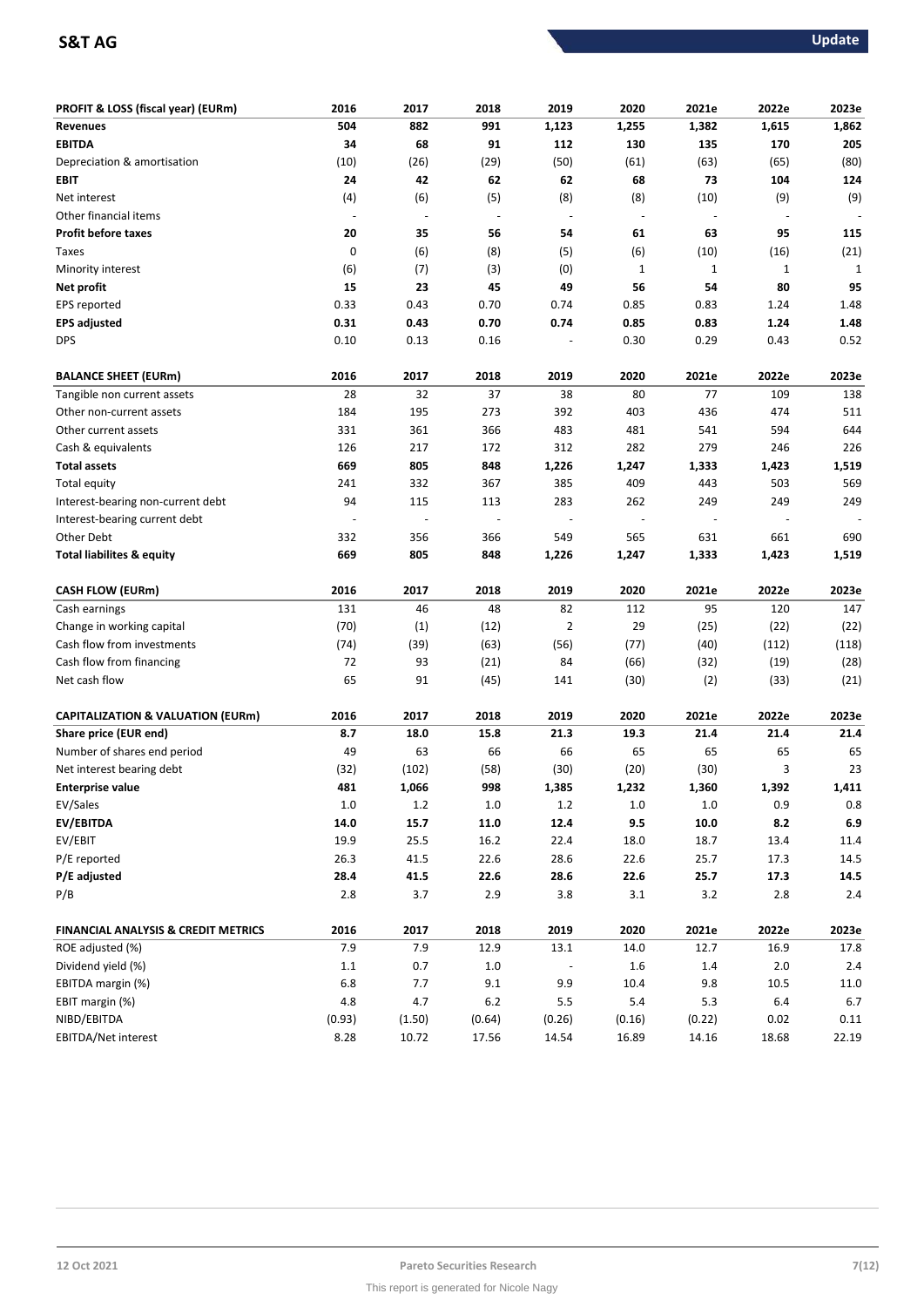## **Disclaimer and legal disclosures**

#### **Origin of the publication or report**

This publication or report originates from Pareto Securities AS, reg. no. 956 632 374 (Norway), Pareto Securities AS, Frankfu rt branch, reg. no. DE 320 965 513 / HR B 109177 (Germany) or Pareto Securities AB, reg. no. 556206-8956 (Sweden) (together the Group Companies or the "Pareto Securities Group") acting through their common unit Pareto Securities Research. The Group Companies are supervised by the Financial Supervisory Authority of their respective home countries.

#### **Content of the publication or report**

This publication or report has been prepared solely by Pareto Securities Research.

Opinions or suggestions from Pareto Securities Research may deviate from recommendations or opinions presented by other departments or companies in the Pareto Securities Group. The reason may typically be the result of differing time horizons, methodologies, contexts or other factors.

#### **Sponsored research**

Please note that if this report is labelled as "sponsored research" on the front page, Pareto Securities has entered into an agreement with the company about the preparation of research reports and receives compensation from the company for this service. Sponsored research is prepared by the Research Department of Pareto Securities without any instruction rights by the company. Sponsored research is however commissioned for and paid by the company and such material is considered by Pareto Securities to qualify as an acceptable minor non-monetary benefit according to the EU MiFID II Directive.

### **Basis and methods for assessment**

Opinions and price targets are based on one or more methods of valuation, for instance cash flow analysis, use of multiples, behavioral technical analyses of underlying market movements in combination with considerations of the market situation and the time horizon. Key assumptions of forecasts, price targets and projections in research cited or reproduced appear in the research material from the named sources. The date of publication appears from the research material cited or reproduced. Opinions and estimates may be updated in subsequent versions of the publication or report, provided in and social cited or repo that the relevant company/issuer is treated anew in such later versions of the publication or report.

Pareto Securities Research may provide credit research with more specific price targets based on different valuation methods, including the analysis of key credit ratios and other factors describing the securities creditworthiness, peer group analysis of securities with similar creditworthiness and different DCF-valuations. All descriptions of loan agreement structures and loan agreement features are obtained from sources which Pareto Securities Research believes to be reliable, but Pareto Securities Research does not represent or warrant their accuracy. Be aware that investors should go through the specific complete loan agreement before investing in any bonds and not base an investment decision based solely on information contained in this publication or report.

Pareto Securities Research has no fixed schedule for updating publications or reports.

Unless otherwise stated on the first page, the publication or report has not been reviewed by the issuer before dissemination. In instances where all or part of a report is presented to the issuer prior to publication, the purpose is to ensure that facts are correct.

#### **Validity of the publication or report**

All opinions and estimates in this publication or report are, regardless of source, given in good faith and may only be valid as of the stated date of this publication or report and are subject to change without notice

#### **No individual investment or tax advice**

The publication or report is intended only to provide general and preliminary information to investors and shall not be construed as the basis for any investment decision. This publication or report has been prepared by Pareto Securities Research as general information for private use of investors to whom the publication or report has been distributed, but it is not intended as a personal recommendation of particular financial instruments or strategies and thus it does not provide individually tailored investmen t advice, and does not take into account the individual investor's particular financial situation, existing holdings or liabilities, investment knowledge and experience, investment objective and horizon or risk profile and preferences. The investor must particularly ensure the suitability of an investment as regards his/her financial and fiscal situation and investment objectives. The investor bears the risk of losses in connection with an investment.

Before acting on any information in this publication or report, we recommend consulting your financial advisor.

The information contained in this publication or report does not constitute advice on the tax consequences of making any particular investment decision. Each investor shall make his/her own appraisal of the tax and other financial merits of his/her investment.

#### **Sources**

This publication or report may be based on or contain information, such as opinions, recommendations, estimates, price targets and valuations which emanate from Pareto Securities Research' analysts or representatives, publicly available information, information from other units or companies in the Group Companies, or other named sources.

To the extent this publication or report is based on or contains information emanating from other sources "Other Sources") than Pareto Securities Research ("External Information"), Pareto Securities Research has deemed the Other Sources to be reliable but neither the companies in the Pareto Securities Group, others associated or affiliated with said companies nor any other person, guarantee the accuracy, adequacy or completeness of the External Information.

#### **Ratings**

| Equity ratings: | "Buy"  | Pareto Securities Research expects this financial instrument's total return to exceed 10% over the next 12 months                   |
|-----------------|--------|-------------------------------------------------------------------------------------------------------------------------------------|
|                 | "Hold" | Pareto Securities Research expects this financial instrument's total return to be between -10% and 10% over the next 12 months      |
|                 | "Sell" | Pareto Securities Research expects this financial instrument's total return to be negative by more than 10% over the next 12 months |

Analysts Certification<br>The research analyst(s) whose name(s) appear on research reports prepared by Pareto Securities Research certify that: (i) all of the views expressed in the research report accurately reflect their pe "Hold"<br>"Pareto Securities Research expects this financial instrument's total return to be between -10% and 10% over the next 12 months<br>"Sell" Pareto Securities Research expects this financial instrument's total return to b research analysts in research reports that are prepared by Pareto Securities Research.

The research analysts whose names appears on research reports prepared by Pareto Securities Research received compensation that is based upon various factors including Pareto Securities' total revenues, a portion of which are generated by Pareto Securities' investment banking activities.

#### **Limitation of liability**

Pareto Securities Group or other associated and affiliated companies assume no liability as regards to any investment, divest ment or retention decision taken by the investor on the basis of this publication or report. In no event will entities of the Pareto Securities Group or other associated and affiliated companies be liable for direct, indirect or incidental, special or consequential damages resulting from the information in this publication or report.

Neither the information nor any opinion which may be expressed herein constitutes a solicitation by Pareto Securities Research of purchase or sale of any securities nor does it constitute a solicitation to any person in any jurisdiction where solicitation would be unlawful. All information contained in this research report has been compiled from sources believed to be reliable. However, no representation or warranty, express or implied, is made with respect to the completeness or accuracy of its contents, and it is not to be relied upon as authoritative.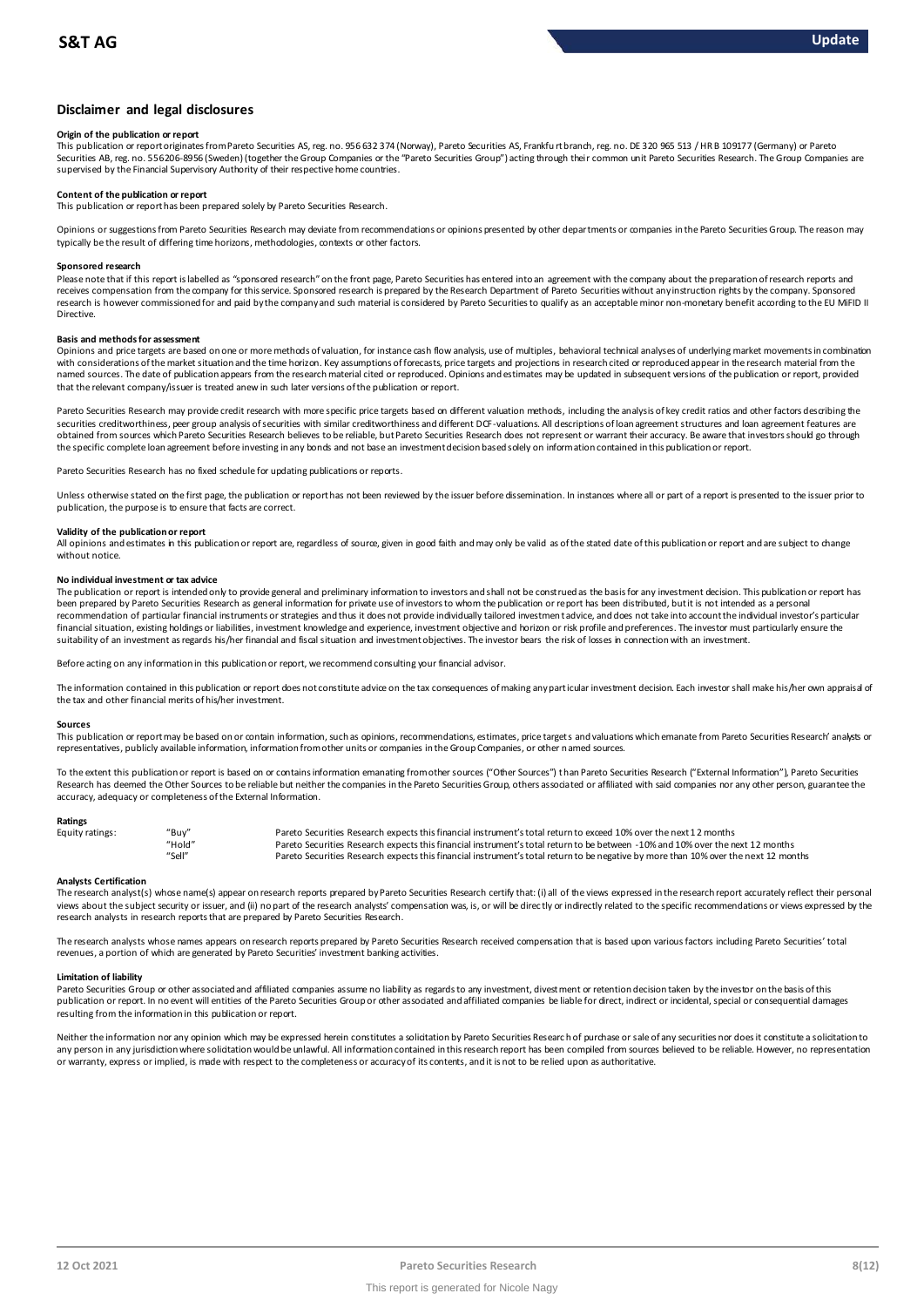#### **Risk information**

The risk of investing in certain financial instruments, including those mentioned in this document, is generally high, as their market value is exposed to a lot of different factors such as the operational and financial conditions of the relevant company, growth prospects, change in interest rates, the economic and political environment, foreign exchange rates, shifts in market sentiments etc. Where an investment or security is denominated in a different currency to the investor's currency of reference, changes in rates of exchange may have an adverse effect on the value, price or income of or from that investment to the investor. Past performance is not a guide to future performance. Estimates of future performance are based on assumptions that may not be realized. When investing in individual shares, the investor may lose all or part of the investments.

#### **Conflicts of interest**

Companies in the Pareto Securities Group, affiliates or staff of companies in the Pareto Securities Group, may perform services for, solicit business from, make a market in, hold long or short positions in, or otherwise be interested in the investments (including derivatives) of any company mentioned in the publication or report.

In addition Pareto Securities Group, or affiliates, may from time to time have a broking, advisory or other relationship with a company which is the subject of or referred to in the relevant Research, including acting as that company's official or sponsoring broker and providing investment banking or other financial services. It is the policy of Pareto to seek to act as corporate adviser or broker to some of the companies which are covered by Pareto Securities Research. Accordingly companies covered in any Research may be the subject o f marketing initiatives by the Investment Banking Department.

To limit possible conflicts of interest and counter the abuse of inside knowledge, the analysts of Pareto Securities Research are subject to internal rules on sound ethical conduct, the management of inside<br>information, ha legislation and relevant industry standards. The object of the internal rules is for example to ensure that no analyst will abuse or cause others to abuse confidential information. It is the policy of Pareto Securities Research that no link exists between revenues from capital markets activities and individual analyst remuneration. The Group Companies are members of national stockbrokers' associations in each of the countries in which the Group Companies have their head offices. Internal rules have been developed in accordance with recommendations issued by the stockbrokers associations. This material has been prepared following the Pareto Securities Conflict of Interest Policy.

The guidelines in the policy indude rules and measures aimed at achieving a sufficient degree of independence between variou s departments, business areas and sub-business areas within the Pareto<br>Securities Group in order measures is to restrict the flow of information between certain business areas and sub-business areas within the Pareto Securities Group, where conflicts of interest may arise and to safeguard the impartialness of the empl The guidelines in the policy indude rules and measures aimed at achieving a sufficient degree of independence between various departments, business areas and sub-business areas within the Pareto<br>Securities Group in order t Walls, to restrict the flows of sensitive information from such departments. The internal guidelines also include, without limitation, rules aimed at securing the impartialness of, e.g., analysts working in the<br>Pareto Secu Pareto Securities Group rules concerning contacts with covered companies and rules concerning personal account trading carried out by analysts.

#### **Distribution restriction**

The securities referred to in this publication or report may not be eligible for sale in some jurisdictions and persons into whose possession this document comes should inform themselves about and observe Pareto Securities Group rules concerning contacts with covered companies and rules concerning personal account trading carried out by analysts.<br>Distribution restriction<br>The securities referred to in this publication or rep Authority (FCA).

This research is only intended for and may only be distributed to institutional investors in the United States and U.S entities seeking more information about any of the issuers or securities discussed in this report should contact Pareto Securities Inc. at 150 East 52nd Street, New York, NY 10022, Tel. 212 829 4200.

Pareto Securities Inc. is a broker-dealer registered with the U.S. Securities and Exchange Commission and is a member of FINRA & SIPC. U.S. To the extent required by applicable U.S. laws and regulations, Pareto Securities Inc. accepts responsibility for the contents of this publication. Investment products provided by or through Pareto Securities Inc. or Pareto Securities Research are not FDIC insured, may lose value and are not guaranteed by Pareto Securities Inc. or Pareto Securities Research. Investing in non-U.S. securities may entail certain risks. This document does not constitute or form part of any offer for sale or subscription, nor shall it or any part of it form the basis of or be relied on in connection with any contract or commitment whatsoever. The securities of non-U.S. issuers may not be registered with or subject to SEC reporting and other requirements. The information available about non-U.S. companies may be limited, and non-U.S. companies are generally not subject to the same uniform auditing and reporting standards as U.S. companies. Market rules, conventions and practices may differ from U.S. markets, adding to transaction costs or causing delays in the purchase or sale of securities. Securities of some non-U.S. companies may not be as liquid as securities of comparable U.S. companies. Fluctuations in the values of national currencies, as well as the potential for governmental restrictions on currency movements, can significantly erode principal and investment returns.

Pareto Securities Research may have material conflicts of interest related to the production or distribution of this research report which, with regard to Pareto Securities Research, are disclosed herein.

#### **Distribution in Singapore**

Pareto Securities Pte Ltd holds a Capital Markets Services License is an exempt financial advisor under Financial Advisers Act, Chapter 110 ("FAA") of Singapore and a subsidiary of Pareto Securities AS.

This report is directed solely to persons who qualify as "accredited investors", "expert investors" and "institutional investors" as defined in section 4A(1) Securities and Futures Act, Chapter 289 ("SFA") o f Singapore. This report is intended for general circulation amongst such investors and does not take into account the specific investment objectives, financial situation or particular needs of any particular person. You should seek advice from a financial adviser regarding the suitability of any product referred to in this report, taking into account your specific financial objectives, financial situation or particular needs before making a commitment to purchase any such product. Please contact Pareto Securities Pte Ltd, 16 Collyer Quay, # 2 7-02 Income at Raffles, Singapore 049318, at +65 6408 9800 in matters arising from, or in connection with this report.

Additional provisions on Recommendations distributed in the Canada<br>Canadian recipients of this research report are advised that this research report is not, and under no drecumstances is it to be construed as an offer to s needs before making a commitment to purchase any such product. Please contact Pareto Securities Pte Ltd, 16 Collyer Quay, #2 7-02 Income at Raffles, Singapore 049318, at +65 6408 9800 in matters arisi<br>from, or in connectio from, or in connection with this report.<br>Additional provisions on Recommendations distributed in the Canada<br>Canadian recipients of this research report are advised that this research report is not, and under no circumstanc securities. No securities commission or similar regulatory authority in Canada has reviewed or in any way passed upon this research report or the merits of any securities described or discussed herein and any representation to the contrary is an offence. Any securities described or discussed within this research report may only be distributed in Canada in accordance with applicable provincial and territorial<br>securities laws. An securities regulators and only by a dealer properly registered under applicable securities laws or, alternatively, pursuant to an exemption from the dealer registration requirement in the relevant province or territory of Canada in which such offer or sale is made. Under no circumstances is the information contained herein to be con strued as investment advice in any province or territory of Canada nor should it be<br>construed as liability whatsoever for any direct or consequential loss arising from any use of this research report or the information contained herein.

Distribution in United Kingdom<br>This publication is issued for the benefit of persons who qualify as eligible counterparties or professional dients and should be made available only to such persons and is exempt from the re financial promotion in s21 of the Financial Services and Markets Act 2000 in reliance on provision in the FPO.

Copyright<br>This publication or report may not be mechanically duplicated, photocopied or otherwise reproduced, in full or in part, under applicable copyright laws. Any infringement of Pareto Securities Research's copyright can be pursued legally whereby the infringer will be held liable for any and all losses and expenses incurred by the infringement.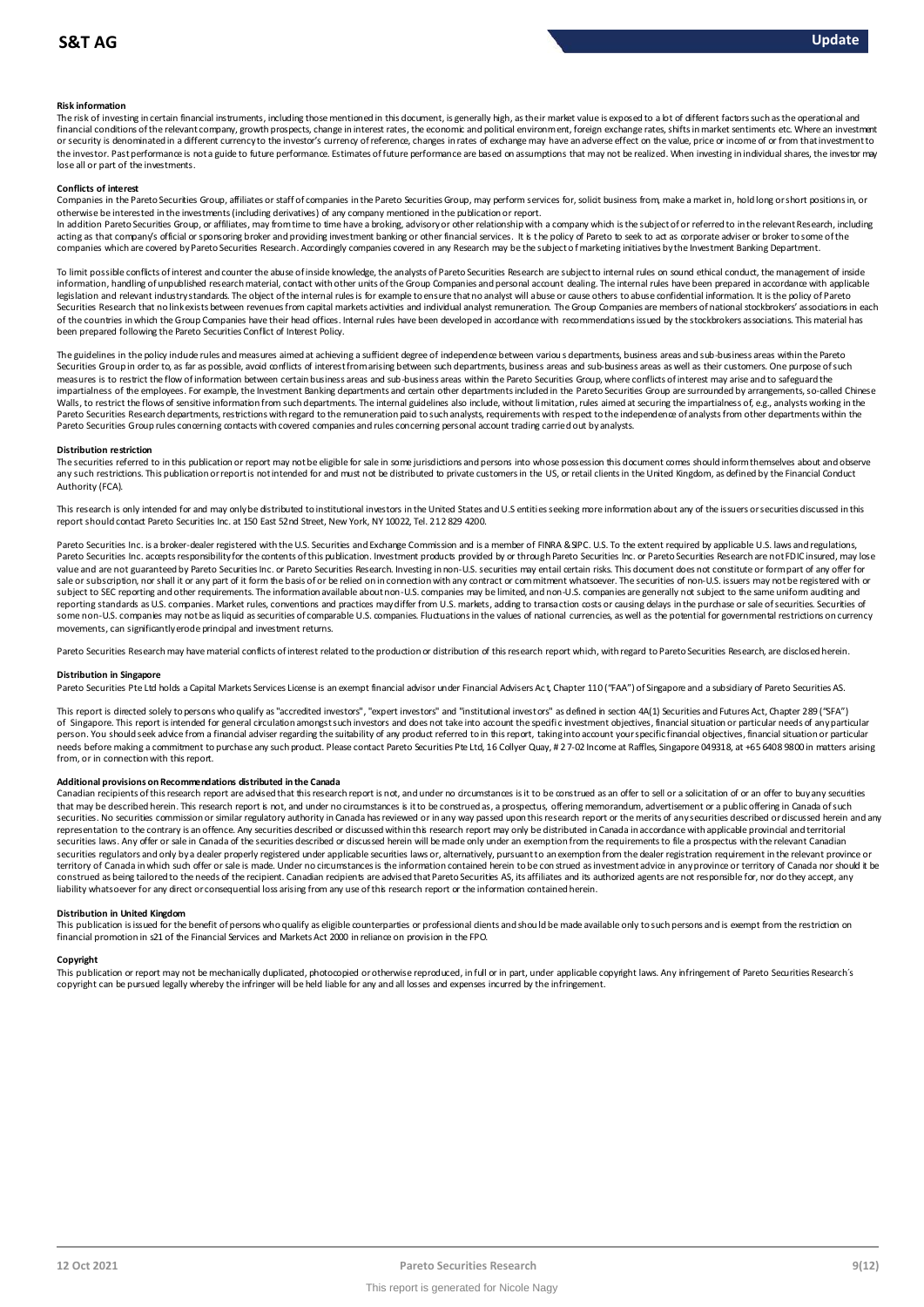### **Appendix A**

Disclosure requirements in accordance with Commission Delegated Regulation (EU) 2016/958 and the FINRA Rule 2241

The below list shows companies where Pareto Securities AS - together with affiliated companies and/or persons – owns a net long position of the shares exceeding 0,5 % of the total issued share capital in<br>any company where

|                                                                                             |                             |        | 002411 isclosure requirements in accordance with Commission Delegated Regulation (EU) 2016/958 and the FINRA Rule                                                 |                             |       |
|---------------------------------------------------------------------------------------------|-----------------------------|--------|-------------------------------------------------------------------------------------------------------------------------------------------------------------------|-----------------------------|-------|
| ny company where a recommendation has been produced or distributed by Pareto Securities AS. |                             |        | he below list shows companies where Pareto Securities AS - together with affiliated companies and/or persons - owns a net long position of the shares exceeding ( |                             |       |
| Companies                                                                                   | No. of shares Holdings in % |        | Companies                                                                                                                                                         | No. of shares Holdings in % |       |
| <b>Bonheur</b>                                                                              | 240.945                     | 0.57%  | Sparebank 1SR-Bank                                                                                                                                                | 1850.099                    | 0.72% |
| Pareto Bank                                                                                 | 15.236.280                  | 21.94% | SpareBank 1Østfold Akershus                                                                                                                                       | 1.215.116                   | 9.81% |
| Selvaag Bolig                                                                               | 3.267.095                   | 3.48%  | SpareBank 1Østlandet                                                                                                                                              | 3.833.163                   | 3.61% |
| SpareBank 1BV                                                                               | 1.771.308                   | 2.81%  | Sparebanken Møre                                                                                                                                                  | 305.239                     | 3.09% |
| Sparebank 1Nord-Norge                                                                       | 4.279.097                   | 4.26%  | Sparebanken Sør                                                                                                                                                   | 433.744                     | 2.77% |
| SpareBank 1Ringerike Hadel                                                                  | 100,000                     | 0.64%  | Sparebanken Vest                                                                                                                                                  | 6,861,616                   | 6.39% |
| Sparebank 1SMN                                                                              | 1,920,442                   | 1.48%  |                                                                                                                                                                   |                             |       |

Pareto Securities AS may hold financial instruments in companies where a recommendation has been produced or distributed by Breto Securities AS in connection with rendering investment services,<br>including Market Making.

|                                                             | Analyst     | Total    |                                                                                                    | Analyst     | Total    |                             | Analyst     | Total     |
|-------------------------------------------------------------|-------------|----------|----------------------------------------------------------------------------------------------------|-------------|----------|-----------------------------|-------------|-----------|
| Company                                                     | holdings*   | holdings | Company                                                                                            | holdings*   | holdings | Company                     | holdings*   | holdings  |
| AF Gruppen                                                  | $\mathbf 0$ | 1,825    | Fjordkraft Holding                                                                                 | 0           | 16,379   | Orkla                       | 0           | 20,983    |
| Aker ASA                                                    | 500         | 3,293    | <b>Flex LNG</b>                                                                                    | 0           | 4,817    | Panoro Energy               | 0           | 32,844    |
| Aker BP                                                     | 0           | 23,401   | Frontline                                                                                          | $\mathbf 0$ | 78,753   | Pareto Bank                 | 0           | 1,265,934 |
| Aker Carbon Capture                                         | 0           | 20,571   | Gjensidige Forsikring                                                                              | $\mathbf 0$ | 7.728    | Pexip Holding               | 0           | 65,563    |
| Aker Clean Hydrogen                                         | 0           | 130,000  | Golden Ocean Group                                                                                 | 0           | 1,433    | <b>PGS</b>                  | 0           | 11,676    |
| Aker Horizons                                               | 0           | 125,848  | Grieg Seafood                                                                                      | 0           | 8.127    | <b>Protector Forsikring</b> | 0           | 14,000    |
| Aker Offshore Wind                                          | 0           | 165,228  | Hafnia Ltd.                                                                                        | 0           | 10,000   | Quantafuel                  | 0           | 10,797    |
| <b>Aker Solutions</b>                                       | 0           | 3,678    | Huddly                                                                                             | $\mathbf 0$ | 981,523  | <b>REC Silicon</b>          | 0           | 39,716    |
| American Shipping Co.                                       | 0           | 13,300   | Hunter Group                                                                                       | 0           | 308,500  | SalM ar                     | 0           | 2,709     |
| Aprila Bank ASA                                             | $\mathbf 0$ | 22,675   | HydrogenPro                                                                                        | $\mathbf 0$ | 37,552   | Salmon Evolution            | $\mathbf 0$ | 100,000   |
| Archer                                                      | $\mathbf 0$ | 30,170   | Ice Fish Farm                                                                                      | 0           | 2,000    | Sandnes Sparebank           | 0           | 4,013     |
| ArcticZymes Technologies                                    | 0           | 684      | ice Group ASA                                                                                      | $\mathbf 0$ | 200,000  | <b>Scatec</b>               | 0           | 20,412    |
| Atlantic Sapphire                                           | 0           | 1,607    | Icelandic Salmon AS                                                                                | 0           | 535      | Selvaag Bolig               | 0           | 2,050     |
| Austevoll Seafood                                           | 0           | 4,235    | Kalera                                                                                             | 0           | 54,027   | Sparebank 1 Nord-Norge      | 0           | 3,350     |
| Avance Gas                                                  | 0           | 3,362    | Kitron                                                                                             | 0           | 18,386   | Sparebank 1 SMN             | 0           | 12,740    |
| B2Holding AS                                                | 0           | 19,940   | Komplett Bank                                                                                      | 0           | 110,500  | Sparebank 1SR-Bank          | 0           | 8,590     |
| <b>BASF</b>                                                 | 270         | 270      | Kongsberg Gruppen                                                                                  | 0           | 36,023   | SpareBank 1Østfold Akershus | 0           | 1,252     |
| <b>Belships</b>                                             | 0           | 10,825   | <b>KWS</b>                                                                                         | 75          | 75       | SpareBank 1Østlandet        | 0           | 9,621     |
| Bonheur                                                     | $\mathbf 0$ | 32,075   | Lerøy Seafood Group                                                                                | $\mathbf 0$ | 39,328   | Sparebanken Sør             | 0           | 16,435    |
| Borregaard ASA                                              | 0           | 650      | M ercell                                                                                           | 0           | 24,863   | Sparebanken Vest            | 0           | 16,735    |
| Bouvet                                                      | $\mathbf 0$ | 2.940    | Mowi                                                                                               | 0           | 3,661    | Sparebanken Øst             | 0           | 1,500     |
| <b>BRAbank</b>                                              | $\mathbf 0$ | 31,499   | M PC Container Ships                                                                               | $\mathbf 0$ | 36,311   | Stolt-Nielser               | 0           | 1.817     |
| <b>BW Energy</b>                                            | $\mathbf 0$ | 59,050   | <b>NEXT Biometrics</b>                                                                             | 0           | 411,001  | Storebrand                  | 0           | 25,698    |
| <b>BW Offshore</b>                                          | $\mathbf 0$ | 16,076   | Nordic Semiconductor                                                                               | $\mathbf 0$ | 4,391    | Subsea 7                    | $\mathbf 0$ | 11,698    |
| Cloudberry Clean Energy                                     | 0           | 100,000  | Noreco                                                                                             | 0           | 790      | Telenor                     | 0           | 9,752     |
| <b>DNB</b>                                                  | $\mathbf 0$ | 44,449   | Norsk Hydro                                                                                        | $\mathbf 0$ | 91.519   | Vow                         | $\mathbf 0$ | 8,681     |
| <b>DNO</b>                                                  | $\mathbf 0$ | 151,978  | Norske Skog                                                                                        | $\mathbf 0$ | 98,225   | Wallenius Wilhemsen         | 0           | 57,070    |
| Elkem                                                       | $\mathbf 0$ | 35,426   | <b>NTS</b>                                                                                         | 0           | 2,272    | XXL                         | 0           | 16,923    |
| Entra                                                       | $\mathbf 0$ | 9,977    | Ocean Yield                                                                                        | $\mathbf 0$ | 90,410   | Yara                        | 0           | 14,133    |
| Equinor                                                     | $\mathbf 0$ | 2,900    | OHT                                                                                                | 0           | 6,650    | Zaptec                      | 0           | 9,000     |
| Europris                                                    | $\mathbf 0$ | 11.208   | Okeanis Eco Tankers                                                                                | 0           | 2,000    |                             |             |           |
| This overview is updated monthly (last updated 15.09.2021). |             |          | *Analyst holdings referst opositionsheld by the Pareto Securities AS analyst covering the company. |             |          |                             |             |           |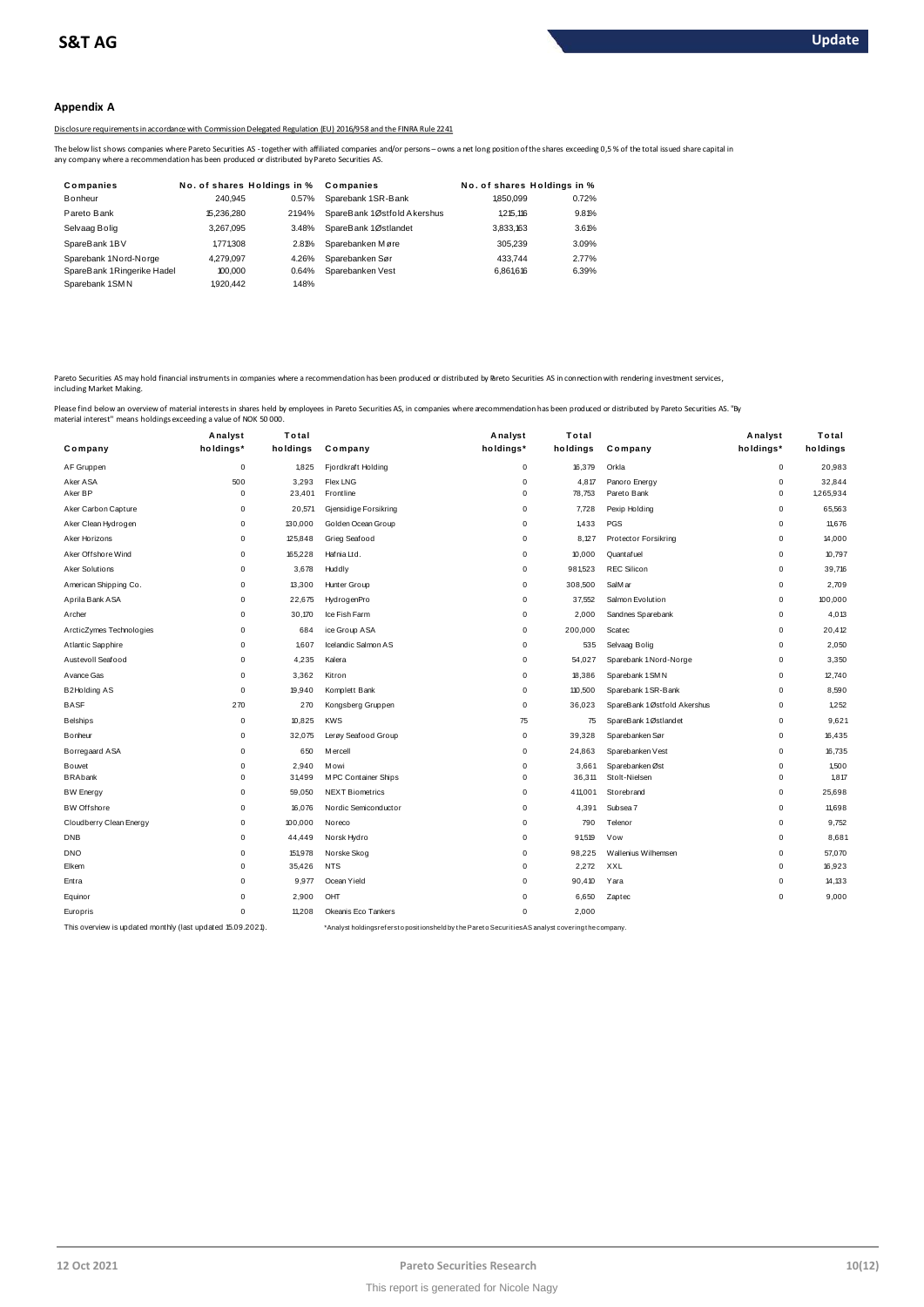# **Appendix B**

### Disclosure requirements in accordance with Article 6(1)(c)(iii) of Commission Delegated Regulation (EU) 2016/958

Overview over issuers of financial instruments where Pareto Securities AS have prepared or distributed investment recommendation, where Pareto Securities AS have been lead manager/co-lead manager or have rendered publidy known not immaterial investment banking services over the previous 12 months:

| 24SevenOffice Scandinavia     | <b>DigiPlex</b>                  | Kistosplc.                                             | Pelagia Holding AS               | West Coast Salmon       |
|-------------------------------|----------------------------------|--------------------------------------------------------|----------------------------------|-------------------------|
| 2G Energy                     | <b>DLT</b>                       | Klaveness Combination Carriers ASA PetroNor E&P        |                                  | Wheel.me                |
| Advanzia Bank S.A.            | Documaster AS                    | KLP                                                    | PetroTal                         | XenetaAS                |
| Africa Energy Corp Corp       | <b>EcoOnline</b>                 | Komplett ASA                                           | PHM Group                        | ZTL Payment Solution AS |
| Aker ASA                      | <b>ELOP</b>                      | Komplett Bank                                          | Ping Pet roleum UK Limited       | Ørn Software            |
| Aker Clean Hydrogen           | Endur ASA                        | Kraft Bank                                             | PronofaAS                        |                         |
| Aker Horizons                 | Energean Israel Finance Ltd.     | LakersHoldingAS                                        | Proximar Seafood                 |                         |
| Akershus Energi               | Enviv AS (Bookis)                | Lumarine AS                                            | Pryme                            |                         |
| Akva Group                    | Fertiberia S.A.R.L.              | Maha Energy                                            | Quant af uel                     |                         |
| Arcane Crypto                 | <b>Flexistore AS</b>             | Malorama Holding AS                                    | <b>REC Silicon</b>               |                         |
| Arctic Fish                   | <b>FREYR Battery</b>             | Mathesa Bost adsbolaget AB                             | Saga Robotics                    |                         |
| ArendalsFossekompani          | Funkwerk AG                      | <b>Meltwater</b>                                       | Salmon Evolution                 |                         |
| Attensi                       | Genel Energy                     | Mercell                                                | Scorpio Bulkers                  |                         |
| Barramundi Group Pte. Ltd.    | Gjensidige Forsikring            | Mintra Group                                           | Seafire AB                       |                         |
| <b>Belships</b>               | Golden Ocean Group               | Modex AS                                               | SFL Corporation Ltd              |                         |
| <b>Biolnvent</b>              | Goliath Offshore                 | MutaresSE& Co. KGaA                                    | SGL TransGroup International A/S |                         |
| Biomega Group AS              | Halodi RoboticsAS                | Müller Medien GmbH (United Vertical Shamaran Petroleum |                                  |                         |
| Bonheur                       | <b>Heimdall Power</b>            | Navios                                                 | Siccar Point Energy              |                         |
| Brooge Energy Limited         | HKN Energy Ltd                   | Navios Maritime Aquisitions                            | <b>Skitude</b>                   |                         |
| Bulk Infrastructure Holding   | Hof set h BioCare                | Next BiometricsGroup                                   | Smart WiresInc.                  |                         |
| <b>BWEnergy</b>               | House of Control                 | Nordic Halibut                                         | Strandline Resources Limited     |                         |
| <b>BWLPG</b>                  | Huddly                           | Noreco                                                 | Talos Energy Inc                 |                         |
| Cavai AS                      | HydrogenPro                      | Norlandia Health & Care Group AS                       | Tise AS                          |                         |
| CentralNic Group PLC          | Ice Group Scandinavia HoldingsAS | Norse Atlantic                                         | Trønderenergi AS                 |                         |
| Circa Group                   | Idavang A/S                      | Norske Skog                                            | VegfinansAS                      |                         |
| Cloudberry Clean Energy       | Kalera                           | Norwegian Block Exchange                               | Viking ACQ1AS, SPAC              |                         |
| CrayoNano AS                  | Kentech Global Plc               | OHT                                                    | Vow                              |                         |
| Dampskibsselskabet NORDEN A/S | Keppel FELS Limited              | Panoro Energy                                          | WatercirclesForsikring           |                         |

This overview is updated monthly (this overview is for the period 31.08.2020 - 31.08.2021).

# **Appendix C**

Disclosure requirements in accordance with Article 6(3) of Commission Delegated Requlation (EU) 2016/958

# Distribution of recommendations

| Recommendation | % distribution |
|----------------|----------------|
| Buy            | 70%            |
| Hold           | 28%            |
| Sell           | 2%             |

|                | Distribution of recommendations (transactions*) |
|----------------|-------------------------------------------------|
| Recommendation | % distribution                                  |

| Buy  | 96% |
|------|-----|
| Hold | 4%  |
| Sell | 0%  |

\* Companies under coverage with which Pareto Securities Group has on-going or completed public investment banking services in the

previous 12 months.

This overview is updated monthly (last updated 15.09.2021).